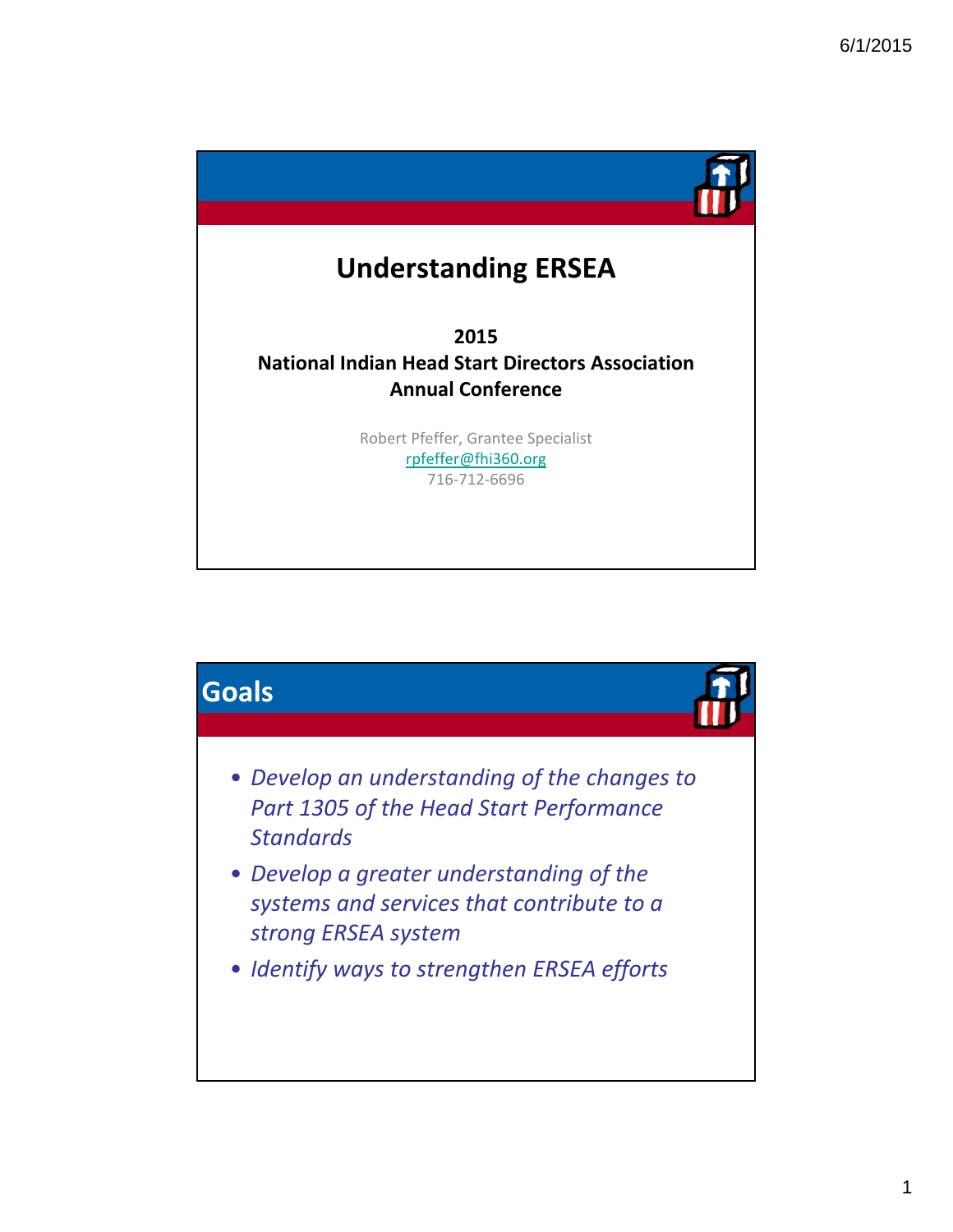

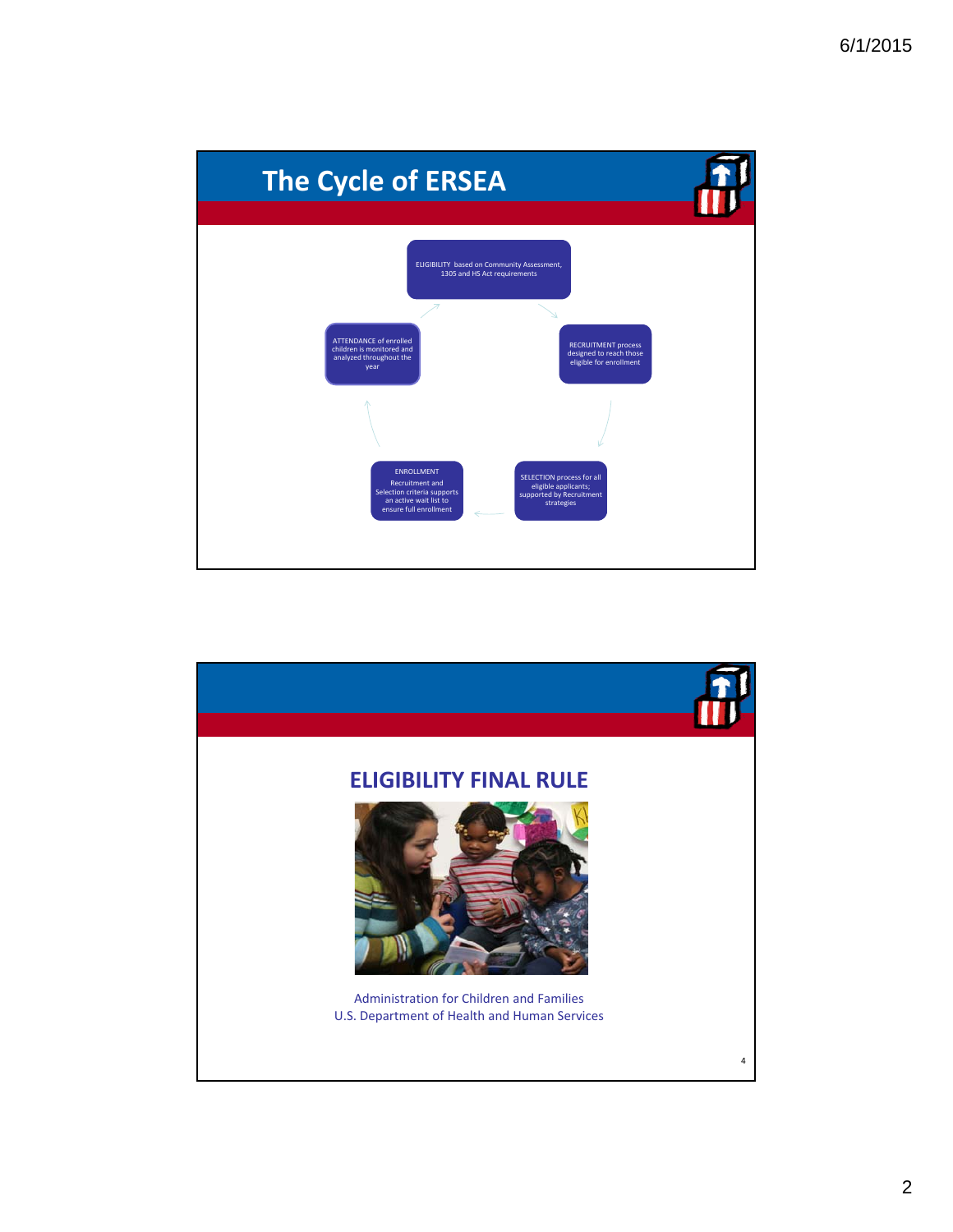

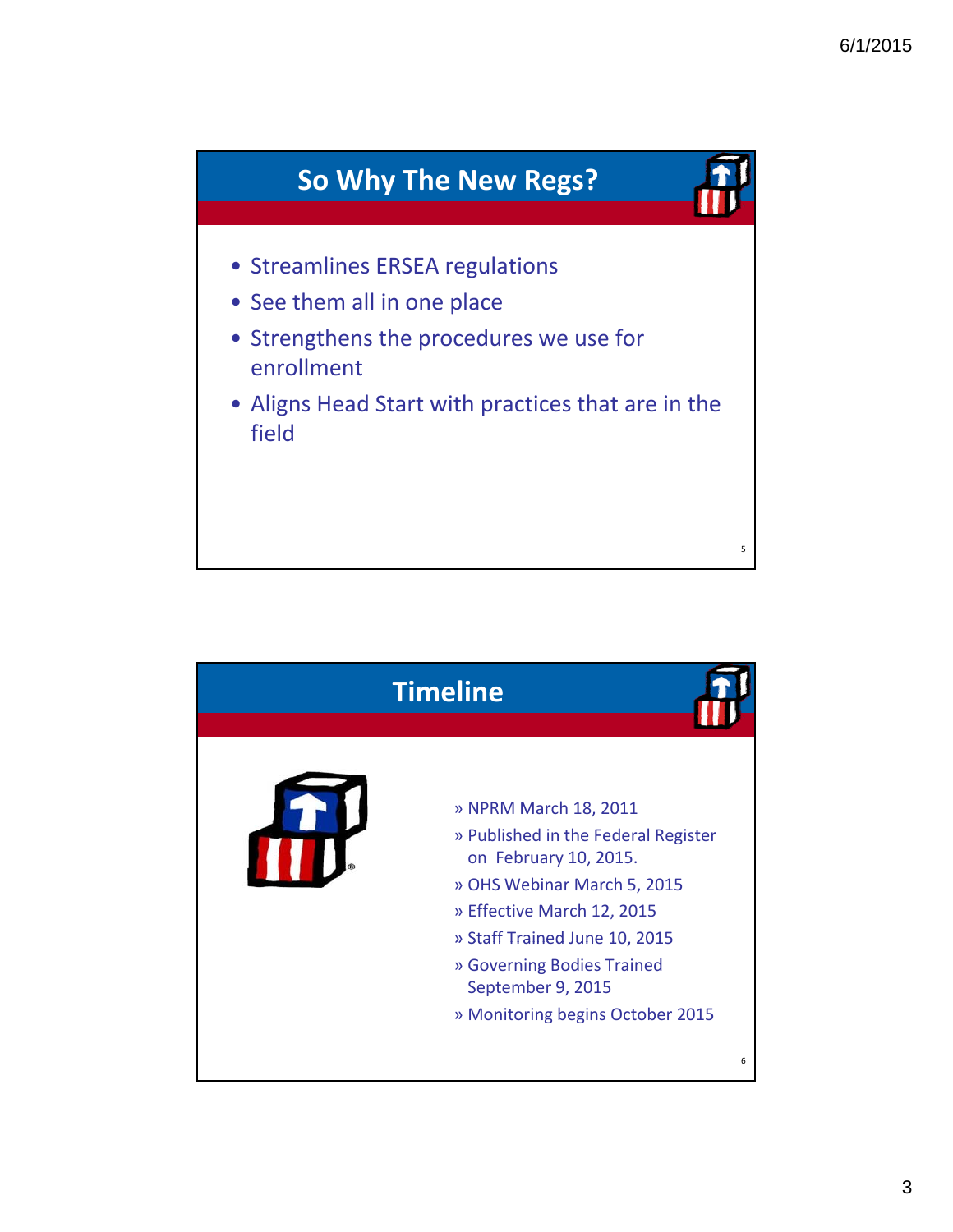

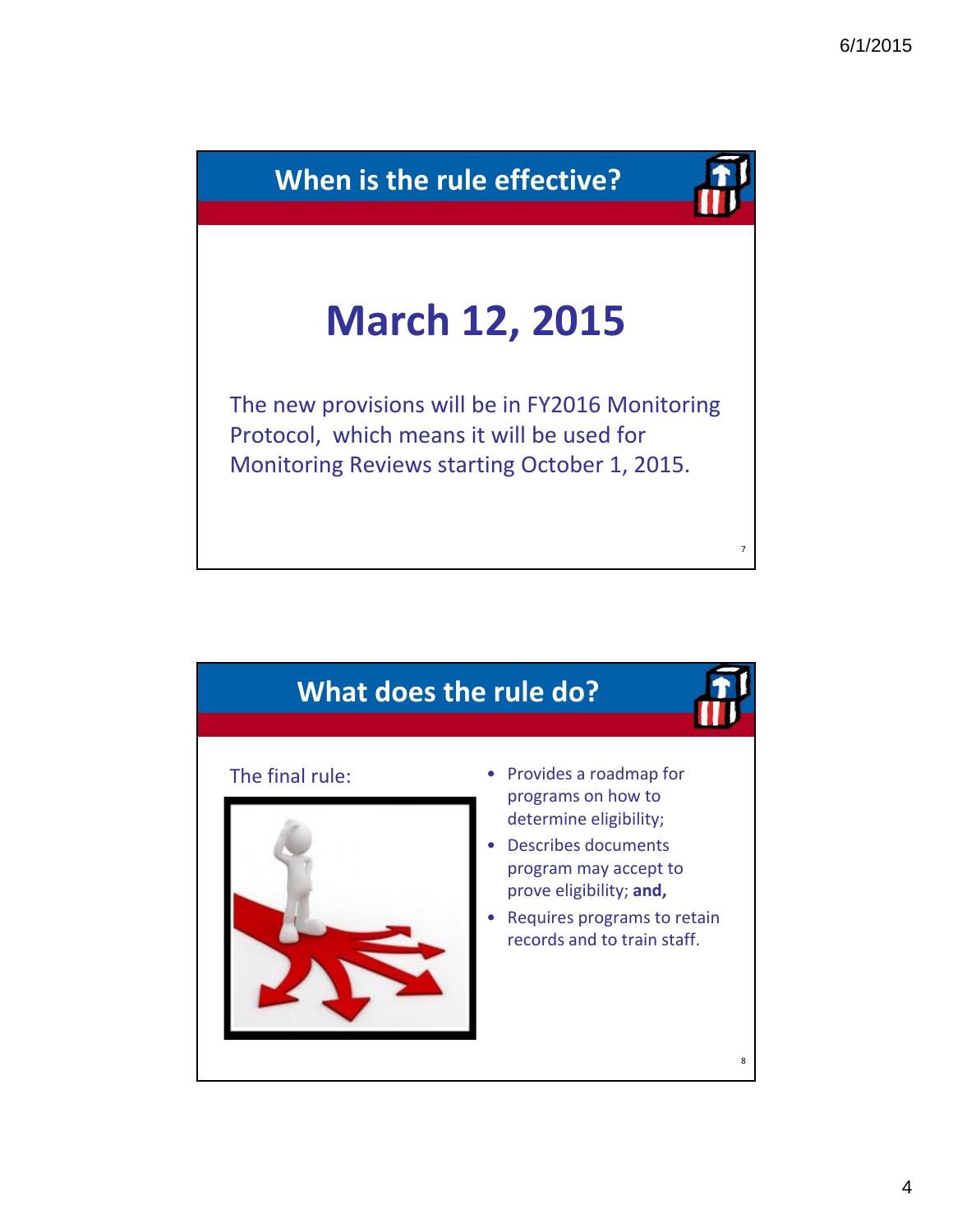9

#### **1305 ERSEA REGULATIONS**



- **1305 2. Definitions**
- 1305.3 Determining Community Strengths and Needs
- **1305.4 Determining, verifying, and documenting eligibility**
- 1305.5 Recruitment of children
- 1305.6 Selection Process
- 1305.7 Enrollment and re-enrollment
- 1305.8 Attendance
- 1305.9 Policy on fees

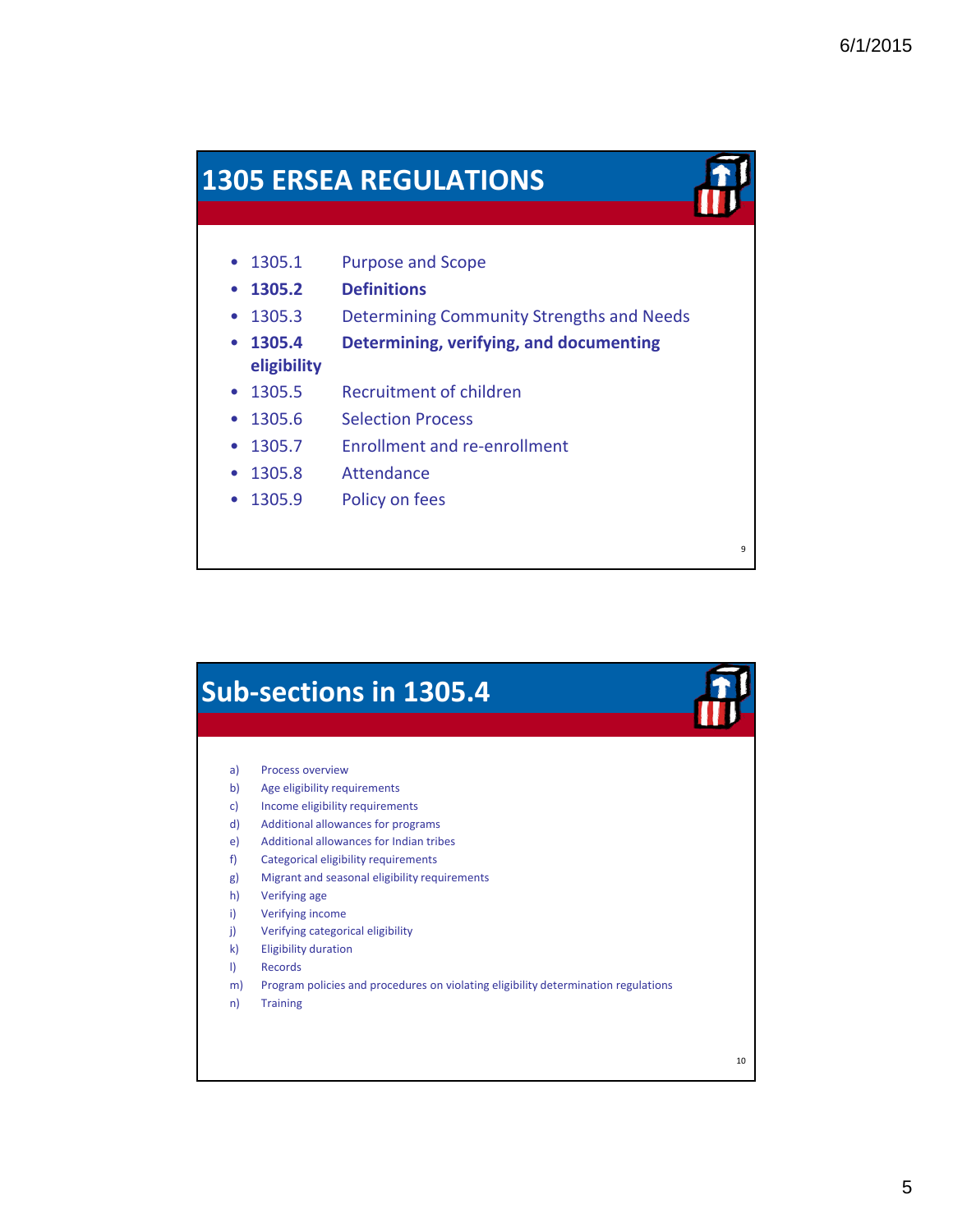

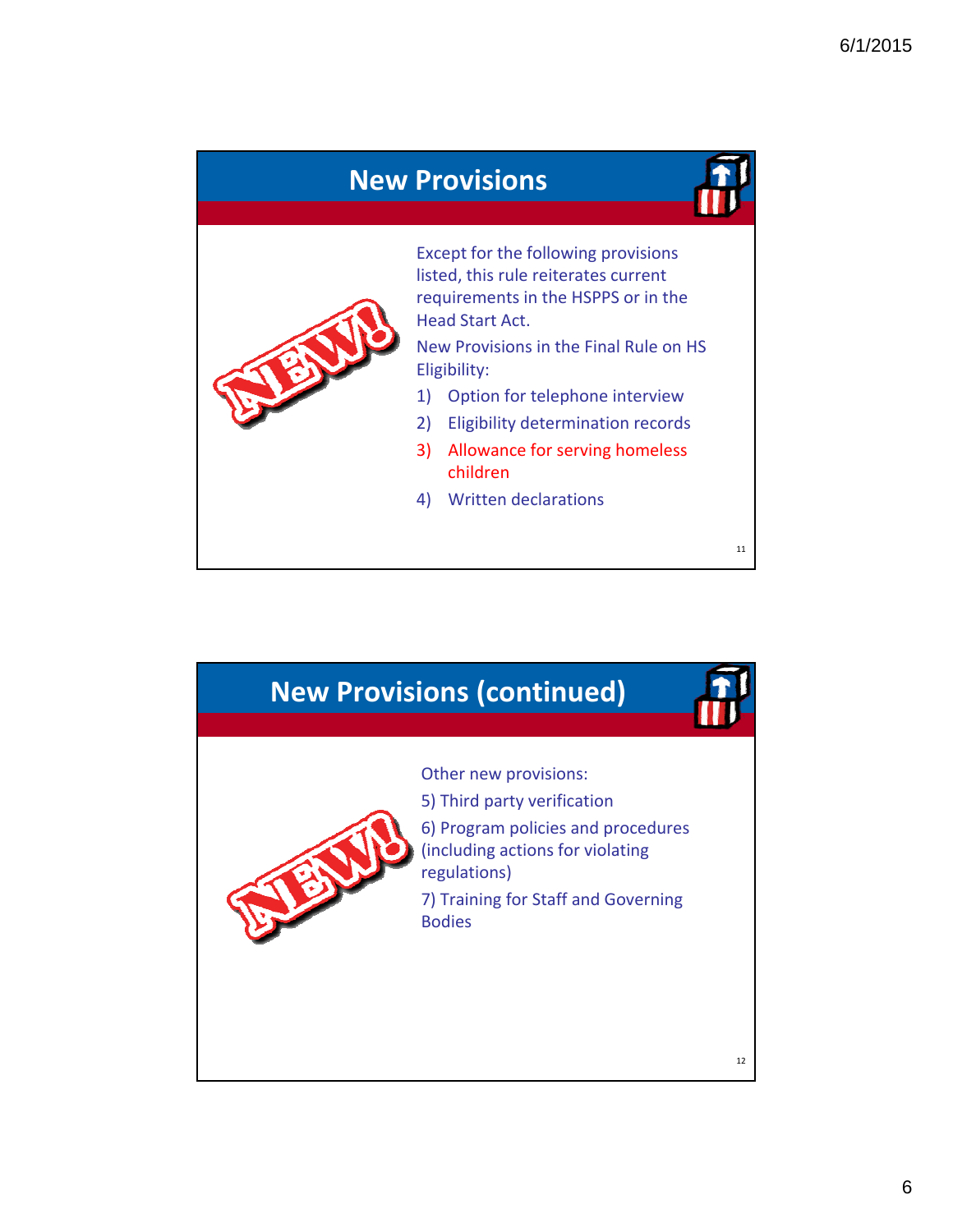| <b>Definitions</b> |                                                                                                                                                                                                                                                            |                                                                                    |    |
|--------------------|------------------------------------------------------------------------------------------------------------------------------------------------------------------------------------------------------------------------------------------------------------|------------------------------------------------------------------------------------|----|
|                    | <b>Added</b>                                                                                                                                                                                                                                               | <b>Revised</b>                                                                     |    |
|                    | $\checkmark$ Accepted<br>$\checkmark$ Enrolled<br>$\checkmark$ foster care<br>$\checkmark$ homeless children<br>✔ Migrant or Seasonal<br><b>Head Start Program</b><br>$\checkmark$ Participant<br>$\checkmark$ Relevant time period<br>$\checkmark$ Verify | $\checkmark$ Enrollment<br>$\checkmark$ Family<br>$\checkmark$ Head Start eligible |    |
|                    |                                                                                                                                                                                                                                                            |                                                                                    | 13 |

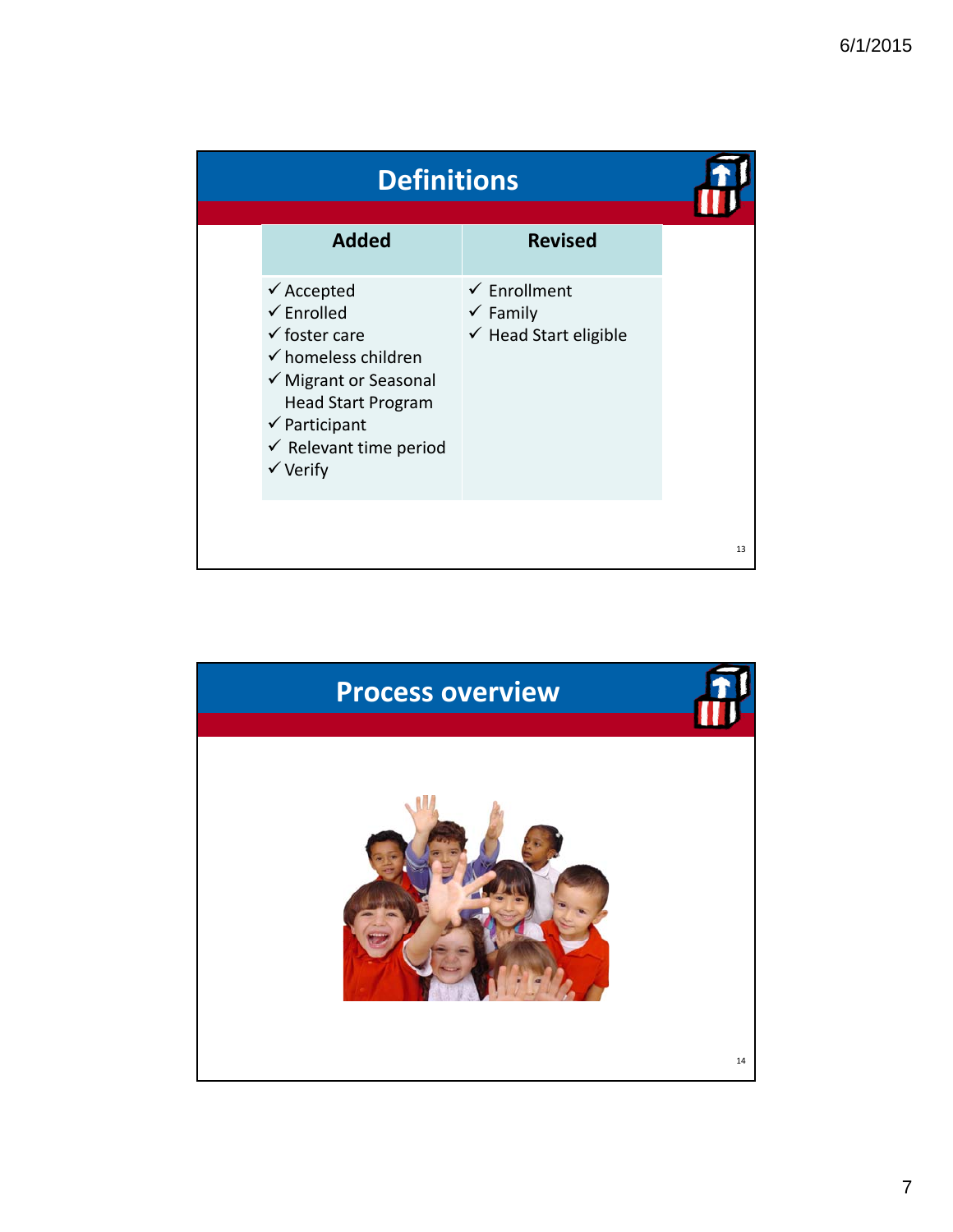

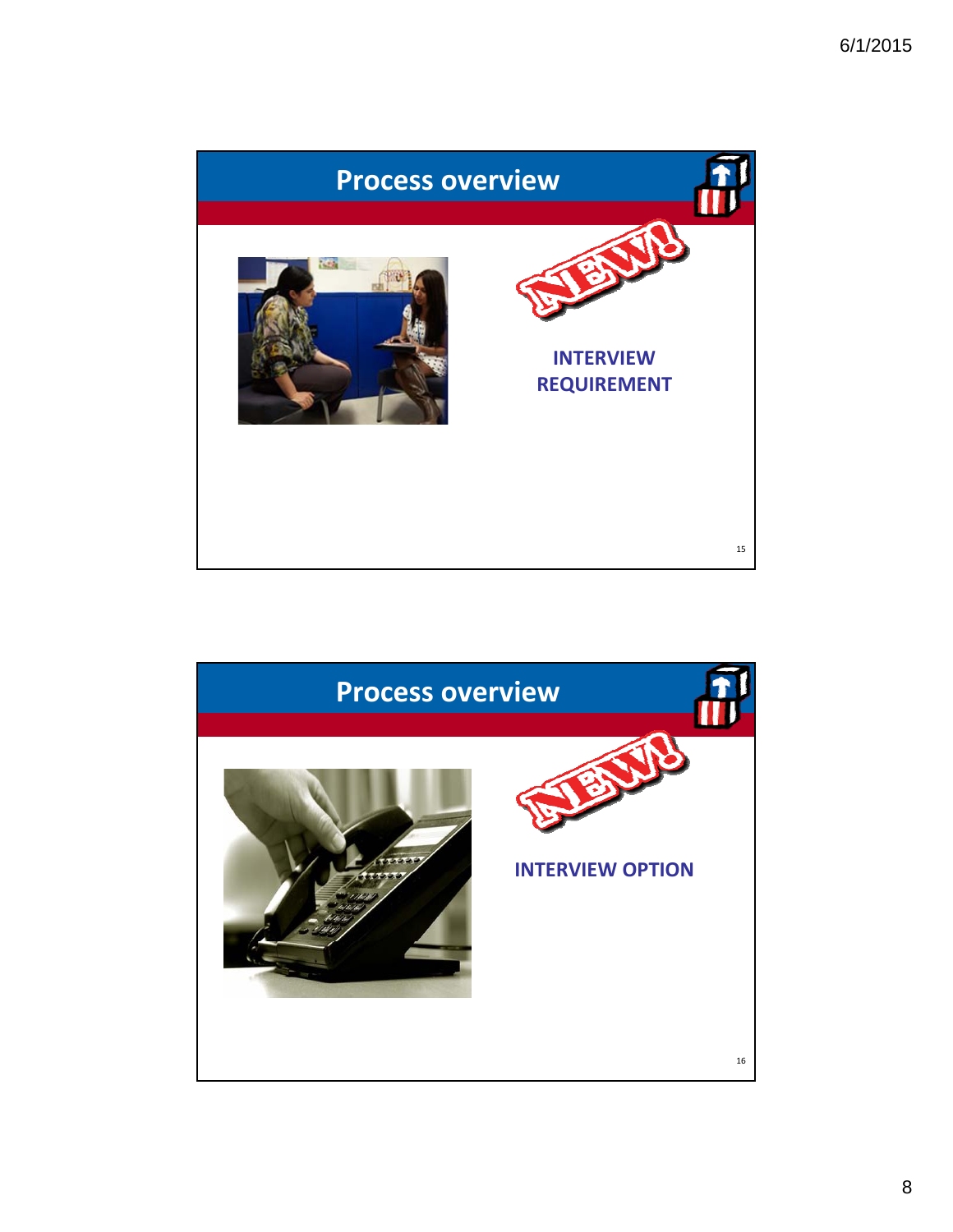

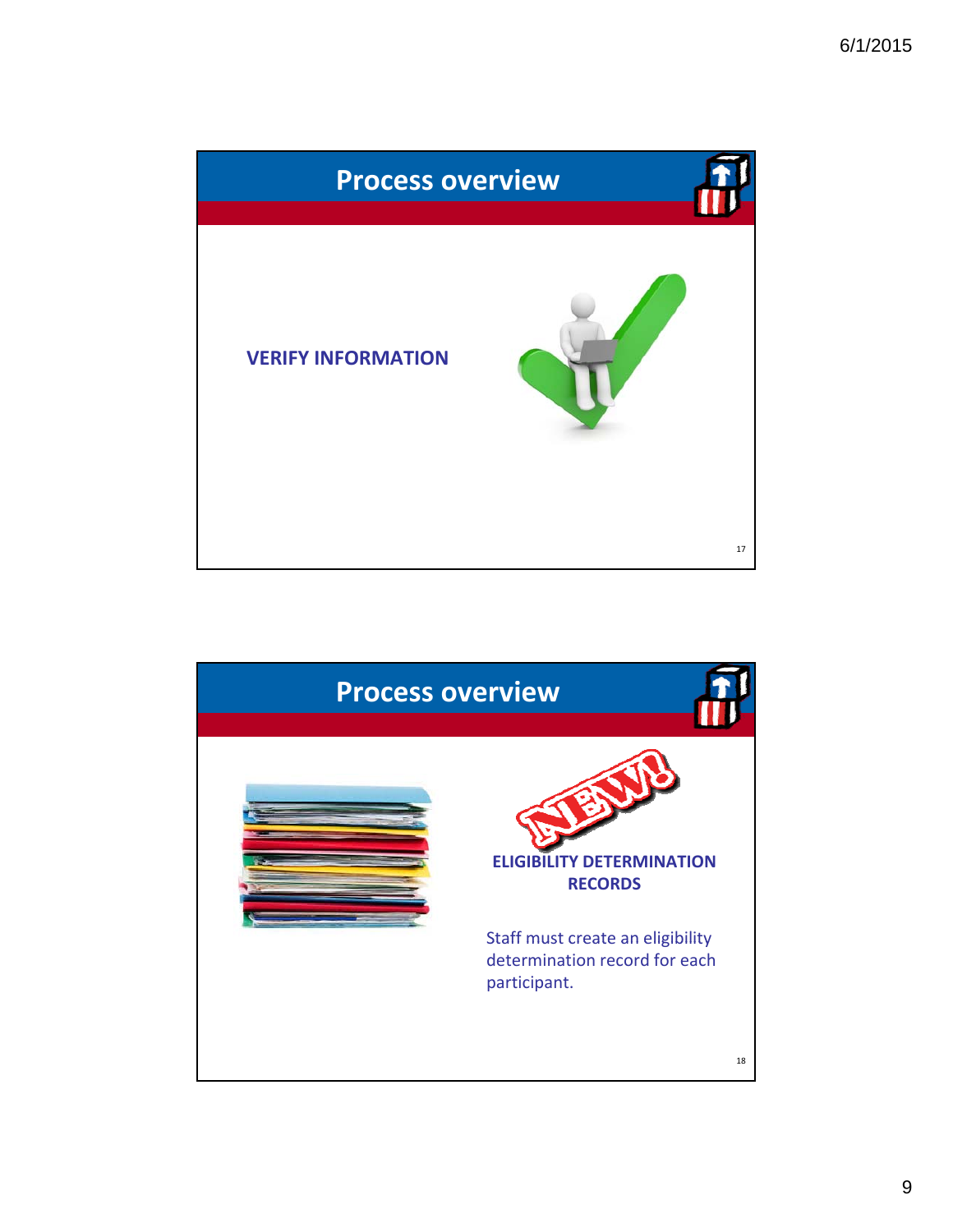

| <b>Eligibility worksheet</b>                                                                                                                  |                                                                                                                                                                                                                                                                                                                                                                                        |
|-----------------------------------------------------------------------------------------------------------------------------------------------|----------------------------------------------------------------------------------------------------------------------------------------------------------------------------------------------------------------------------------------------------------------------------------------------------------------------------------------------------------------------------------------|
|                                                                                                                                               |                                                                                                                                                                                                                                                                                                                                                                                        |
| <b>Head Start Eligibility Verification</b><br>1. Child's name:                                                                                | OMB XXX: Expires: XXX                                                                                                                                                                                                                                                                                                                                                                  |
| 2. Child's date of birth:                                                                                                                     |                                                                                                                                                                                                                                                                                                                                                                                        |
| 3. This child is eligible to participate in the program. $\Box$ Yes $\Box$ No                                                                 |                                                                                                                                                                                                                                                                                                                                                                                        |
| 4. Check the applicable category of eligibility for this child:                                                                               |                                                                                                                                                                                                                                                                                                                                                                                        |
| $\Box$ ssi<br>$\Box$ Homeless<br><b>O</b> Foster Care<br>Public assistance                                                                    | $\Box$ Income (check box that applies):<br>$\Box$ Below federal poverty quidelines<br>Between 100-130% of federal poverty quidelines<br>(no more than 35% of enrolled children may fall into<br>this category)<br>Over-Income<br>Counted as part of 10% maximum for non-AI/AN<br>programs)<br>Counted as part of the 49% maximum for AI/AN<br>programs)                                |
| 4. What documentation was used to determine eligibility?                                                                                      |                                                                                                                                                                                                                                                                                                                                                                                        |
| Income Tax Form 1040<br>$\n  W \cdot \n  2$<br>TANF documentation<br>Pay stub or pay envelopes<br>Unemployment<br>Documentation of no income: | $\Box$ Written statements from employers<br><b>D</b> Foster care reimbursement<br>SSI documentation<br>$\Box$ Other<br>If Other, please explain:                                                                                                                                                                                                                                       |
| 6. Staff name: Title:                                                                                                                         | THE PAPERWORK REDUCTION ACT OF 1995 (Pub. L. 104-13) Public reporting burden for this collection of information is estimated to average 77 hours per<br>response, including the time for reviewing instructions, gathering and maintaining the data needed, and reviewing the collection of information. An agency may not conduct or sponsor, and a person is not required to support |
|                                                                                                                                               | 20                                                                                                                                                                                                                                                                                                                                                                                     |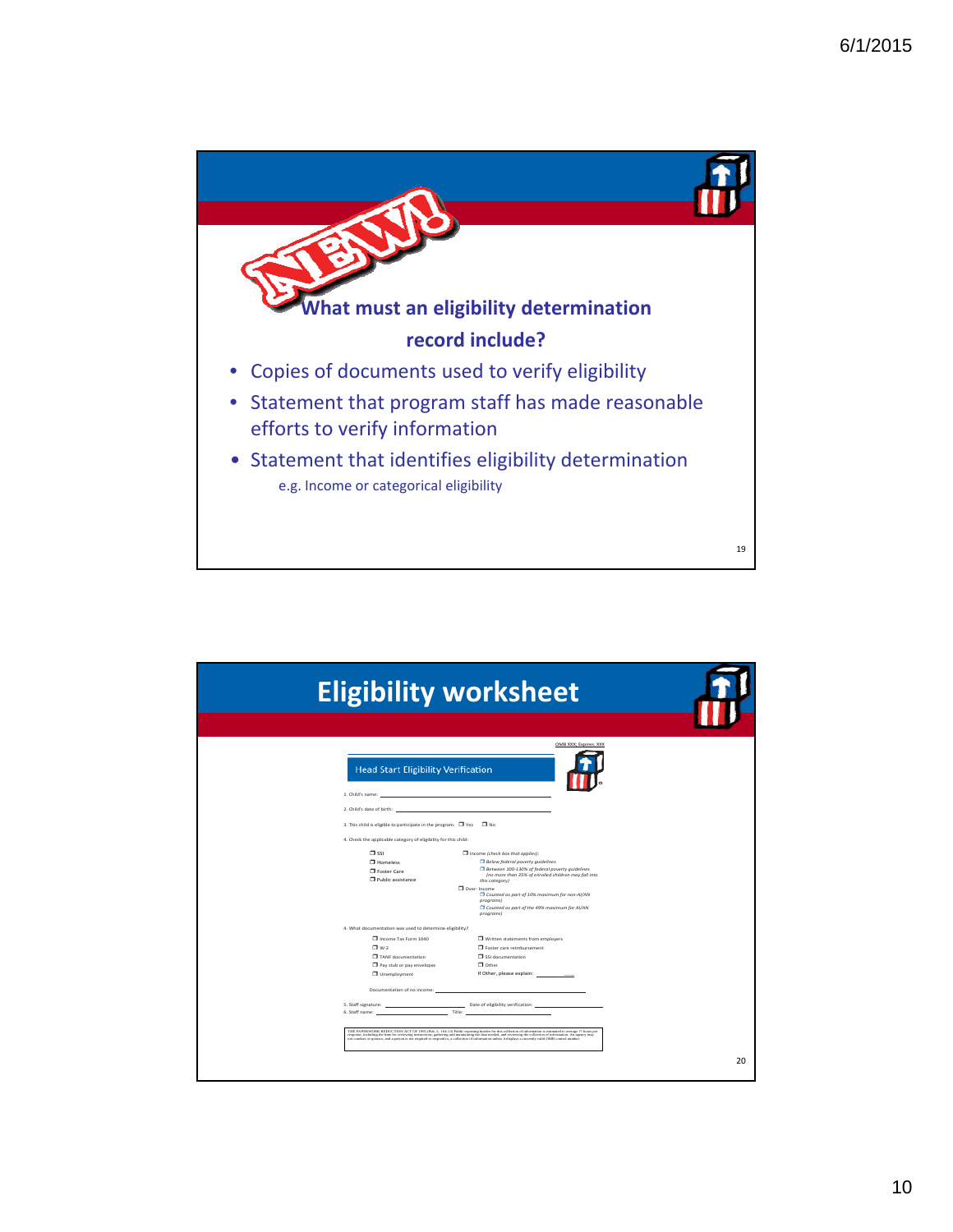|  | Age eligibility requirements |  |
|--|------------------------------|--|
|  |                              |  |

| <b>Early Head Start</b>                                                                                          | <b>Head Start</b>                                                                                                                                                                                             | <b>Migrant and</b><br><b>Seasonal</b>                                                                               |
|------------------------------------------------------------------------------------------------------------------|---------------------------------------------------------------------------------------------------------------------------------------------------------------------------------------------------------------|---------------------------------------------------------------------------------------------------------------------|
| A child must be an<br>infant or a toddler<br>younger than 3<br>years old.<br>A pregnant woman<br>may be any age. | A child must:<br>• be at least 3<br>years old; or,<br>• turn 3 by the date<br>used to<br>determine<br>eligibility in the<br>public school<br>system; and,<br>• not be older than<br>compulsory<br>school age. | A child must be<br>younger than<br>compulsory school<br>age by the date<br>used to determine<br>public eligibility. |

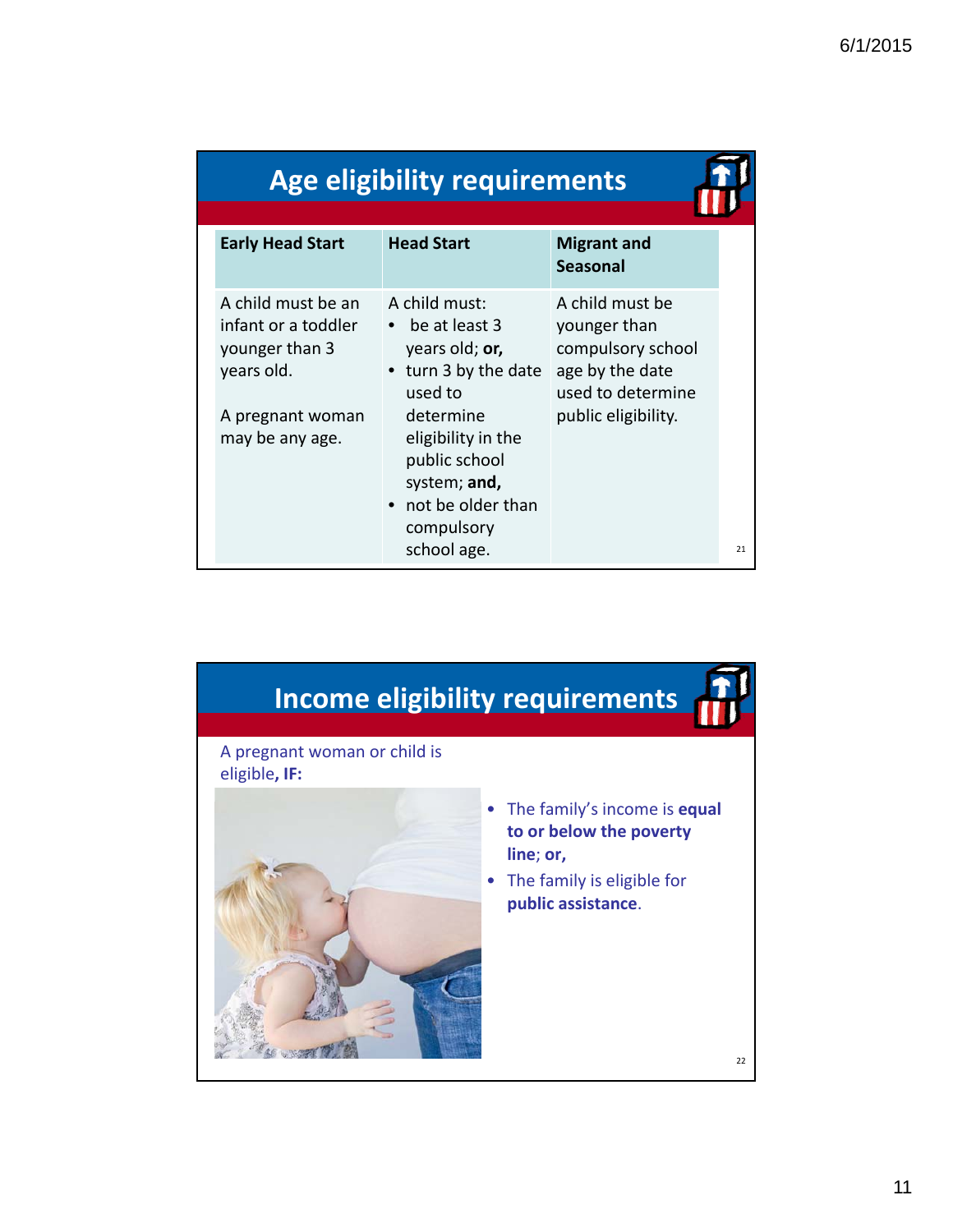

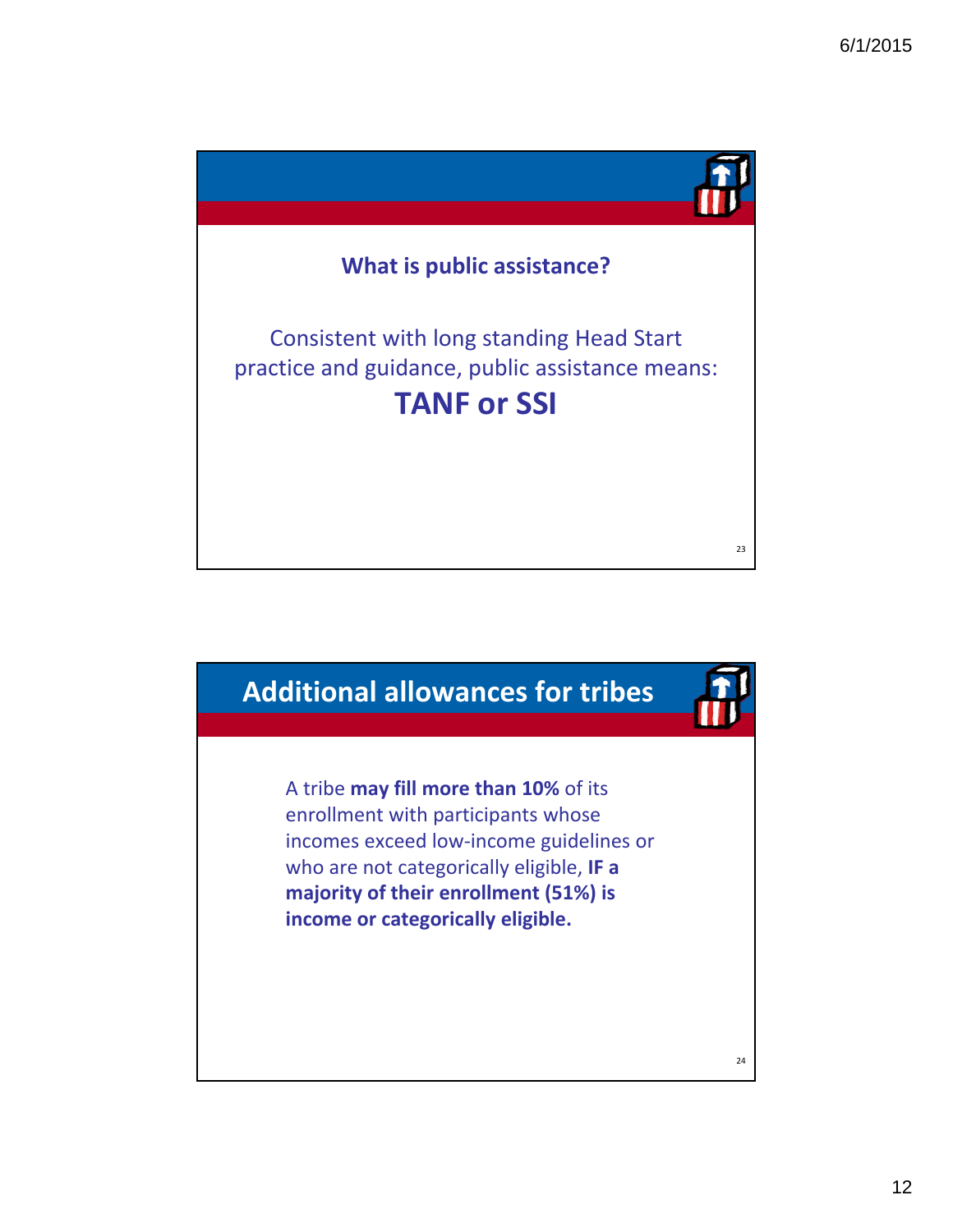# **Categorical eligibility requirements**

A family is **categorically eligible**, **IF:**

- The child is **homeless**; **or,**
- The child is in **foster care.**



25

| <b>Verifying income</b>                                                                                                                                                                                               |                                                                                                                                                                                                                                                                            |    |
|-----------------------------------------------------------------------------------------------------------------------------------------------------------------------------------------------------------------------|----------------------------------------------------------------------------------------------------------------------------------------------------------------------------------------------------------------------------------------------------------------------------|----|
| W-2 forms, pay stubs, or pay<br>envelopes                                                                                                                                                                             | No income to report                                                                                                                                                                                                                                                        |    |
| Staff must:<br>Use all family income for the<br>relevant time period;<br>State the family income for<br>the relevant time period;<br>and,<br>State whether the pregnant<br>woman or child qualifies as<br>low-income. | Staff may accept a written<br>declaration to that effect, if<br>staff:<br>• Describes efforts made to<br>verify income; and,<br>• Explains how the family's<br>income was calculated; or,<br>• Seeks information from third<br><b>parties</b> , if the family<br>consents. |    |
|                                                                                                                                                                                                                       |                                                                                                                                                                                                                                                                            | 26 |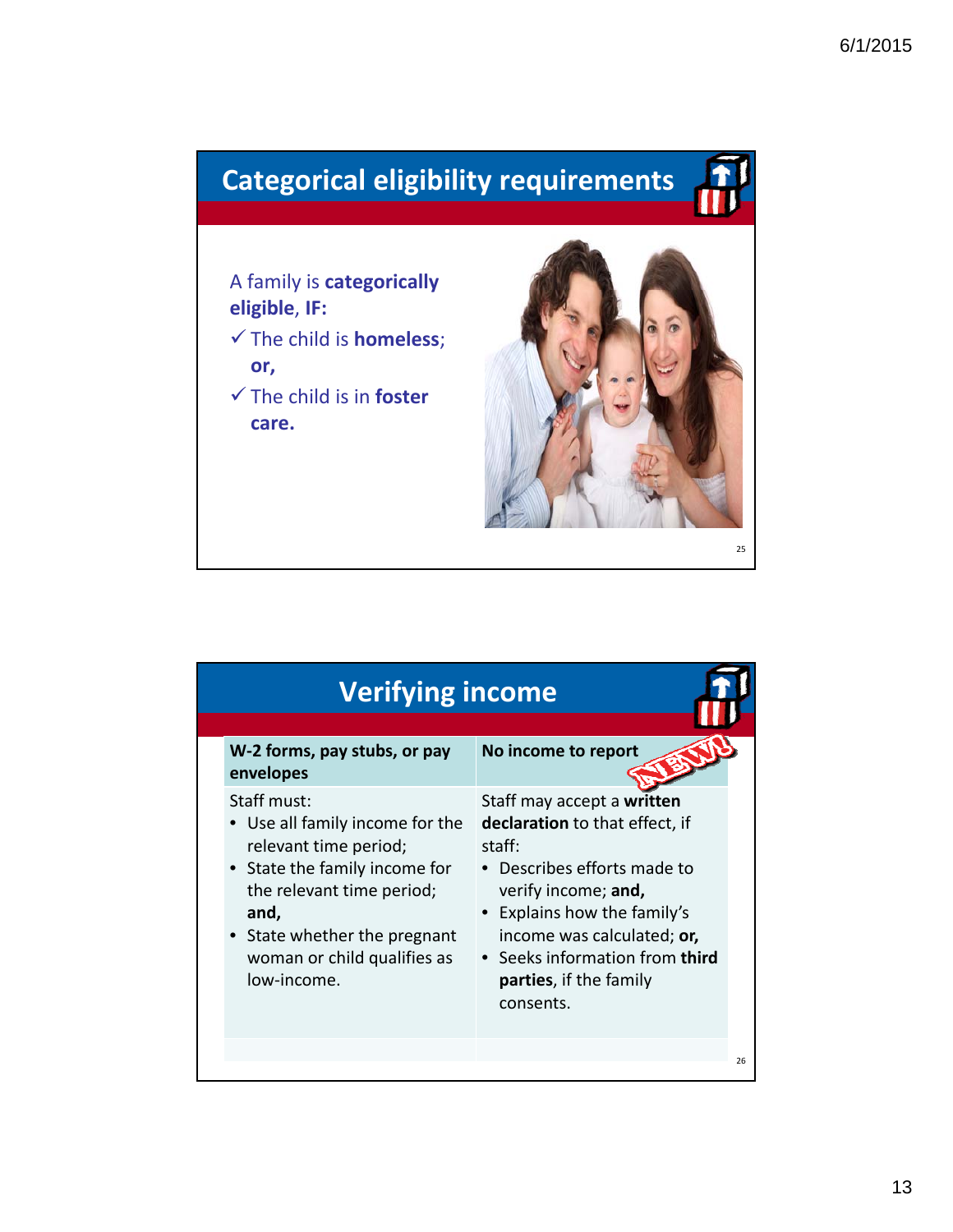

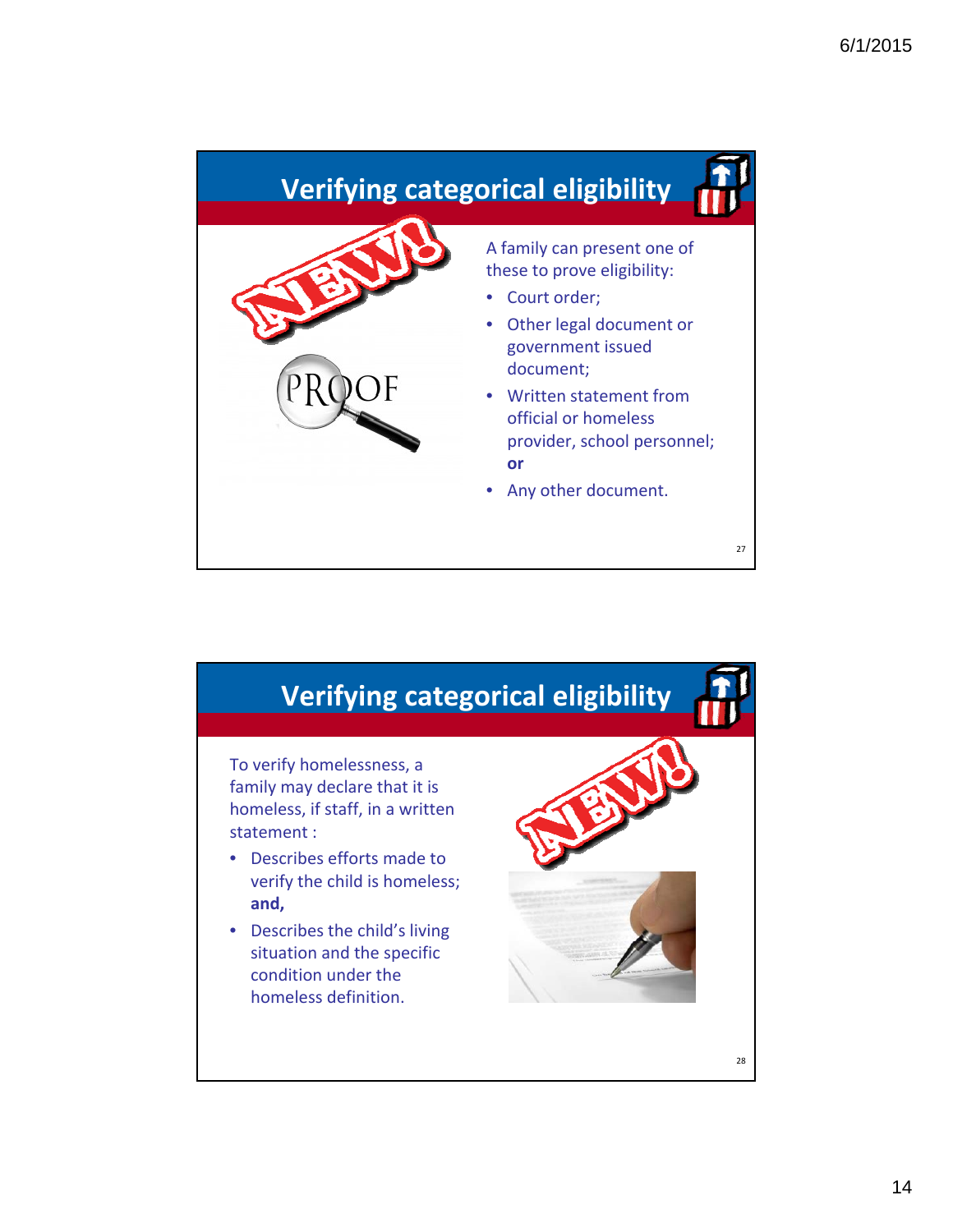

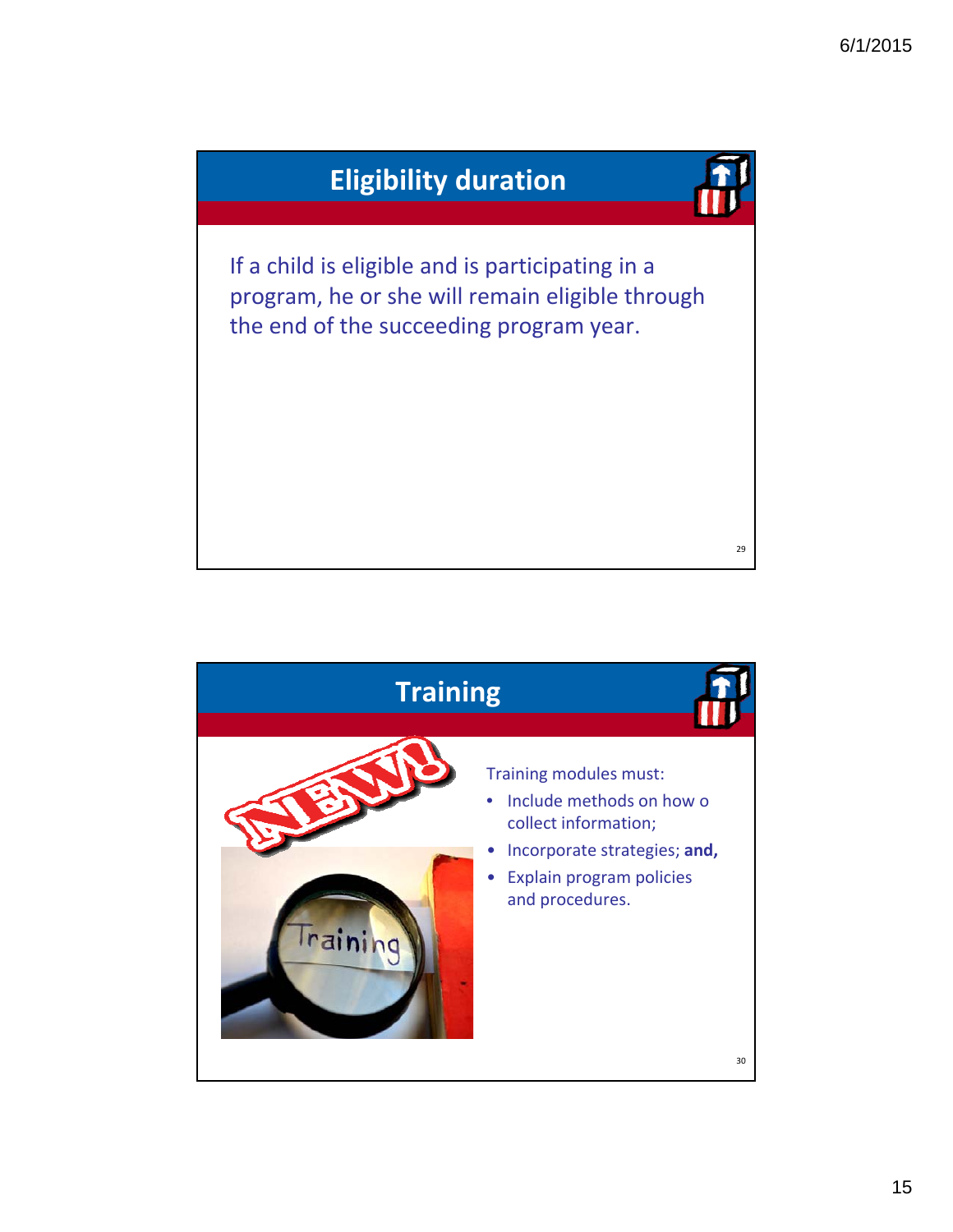

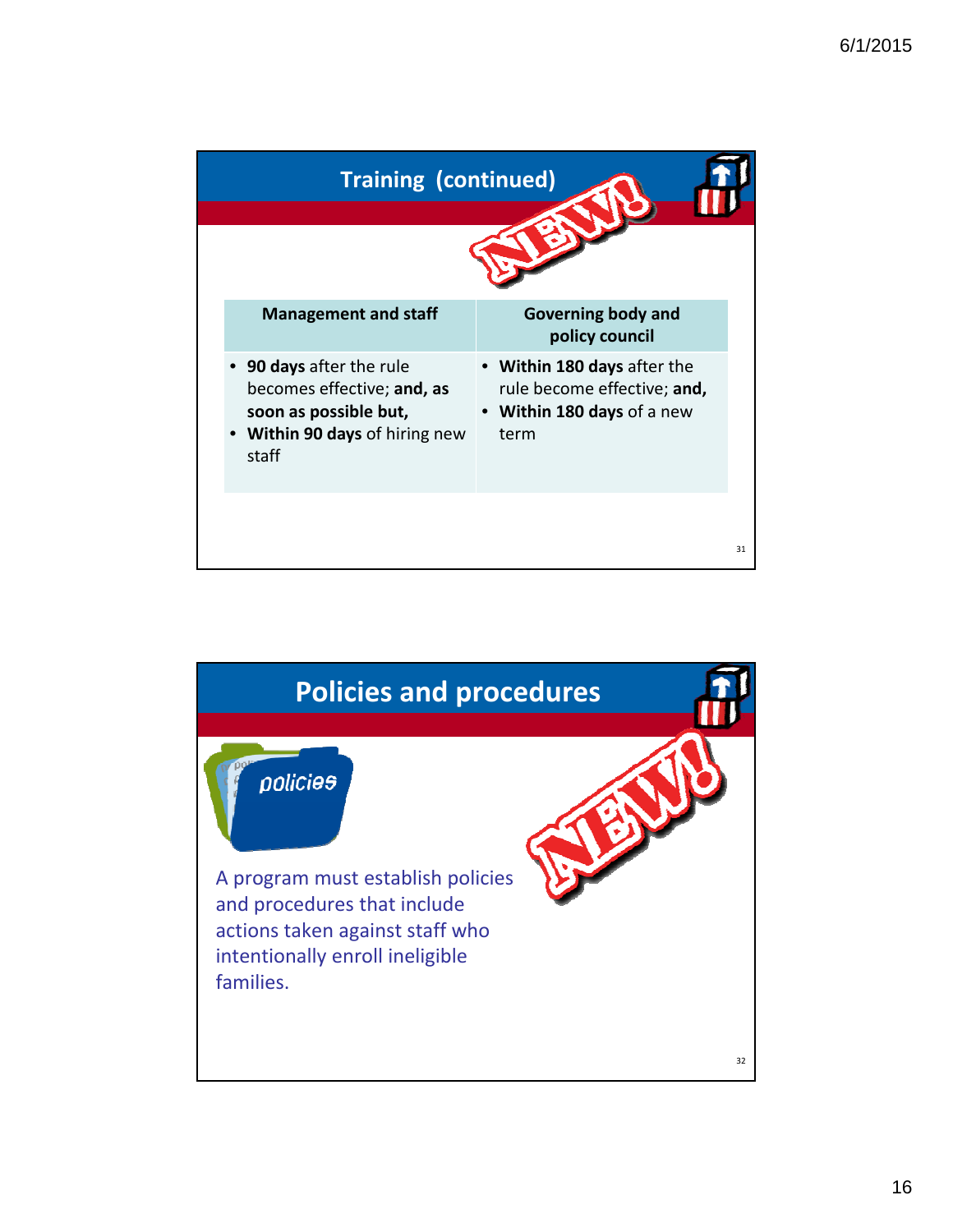

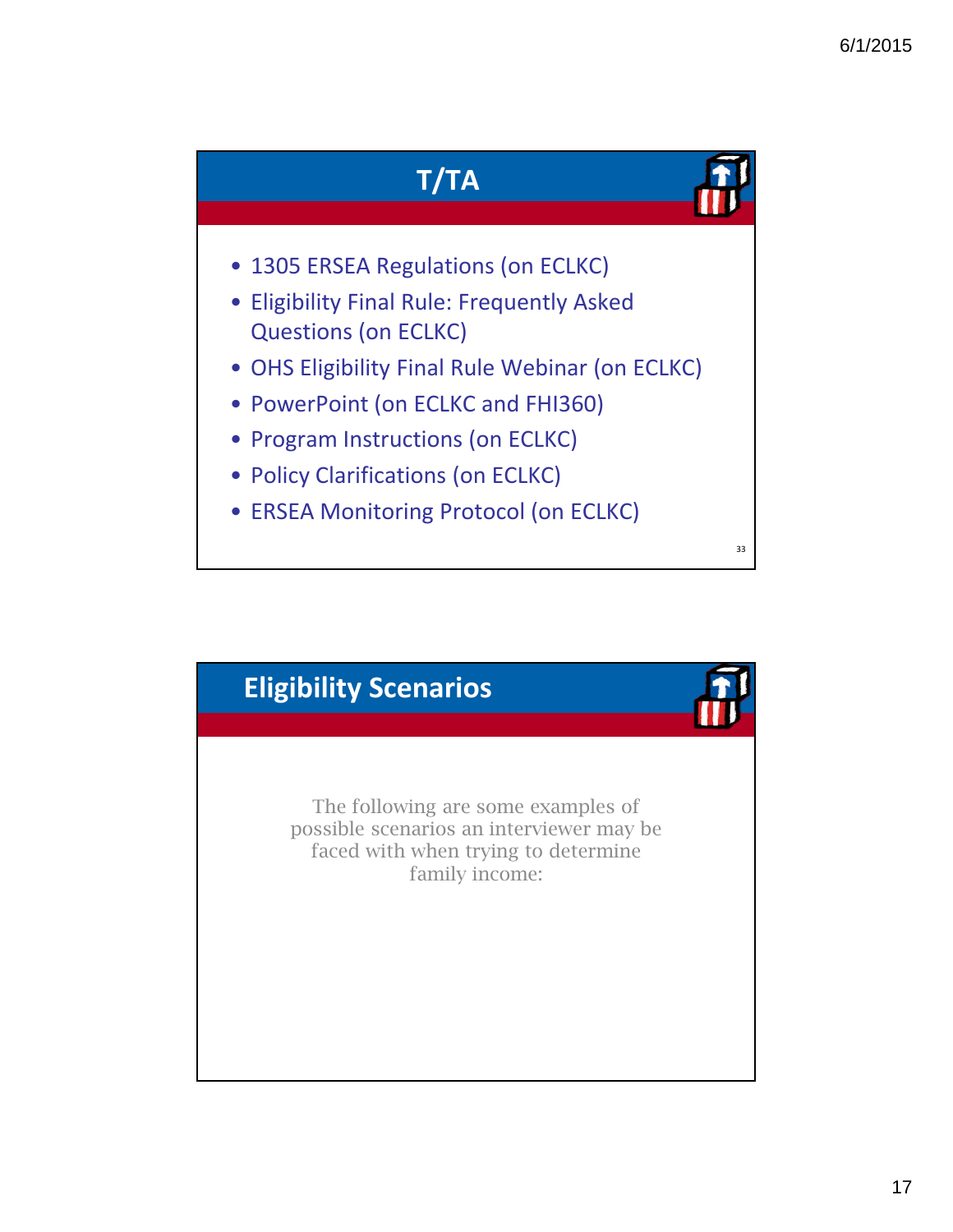

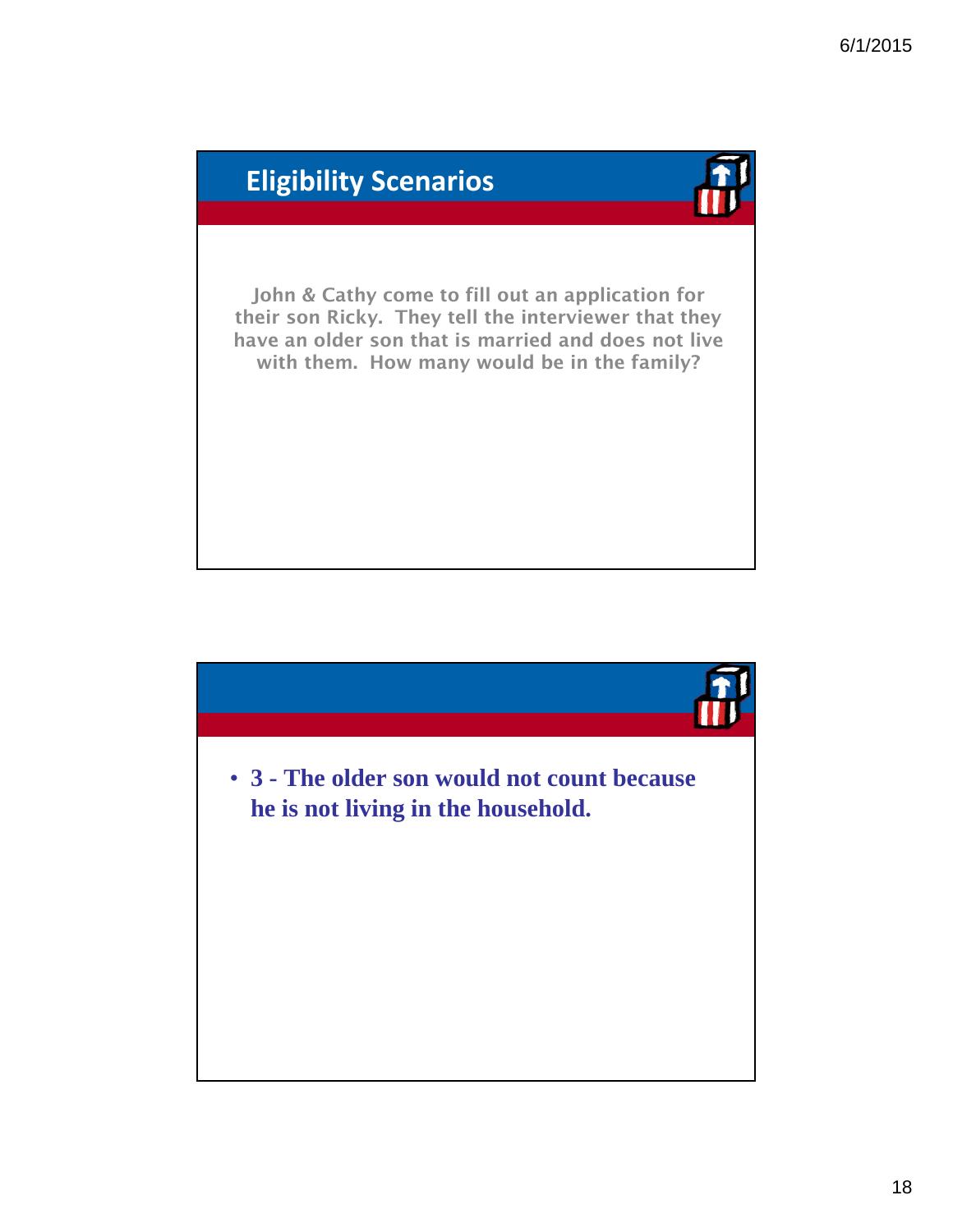

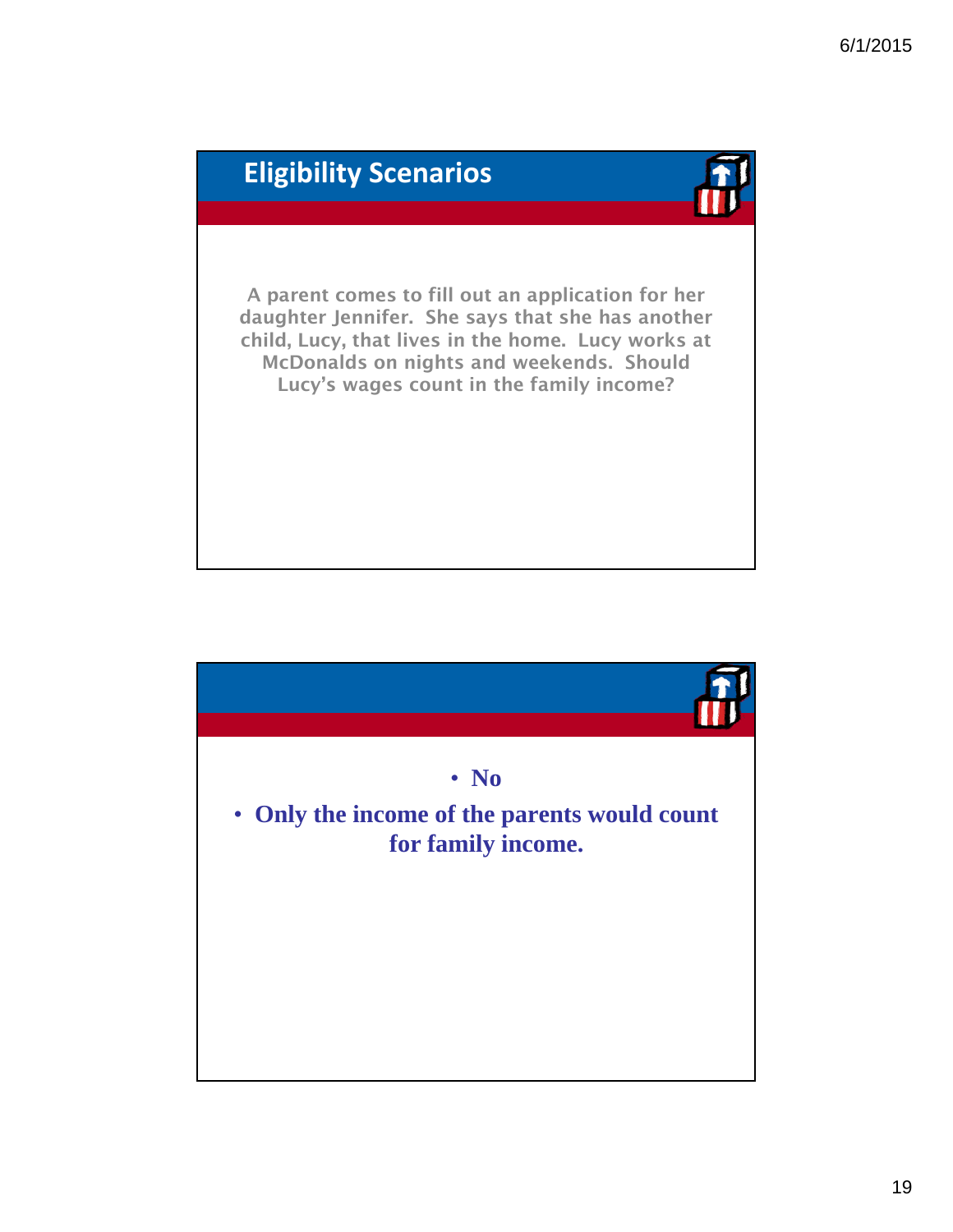A mother comes to fill out an application for her son Donnie. She says that her and her husband recently divorced and they decided to split up their twin boys, Donnie and Ronnie. Ronnie now lives with her husband in an apartment just across the road from her house. How many should count in Donnie's family?

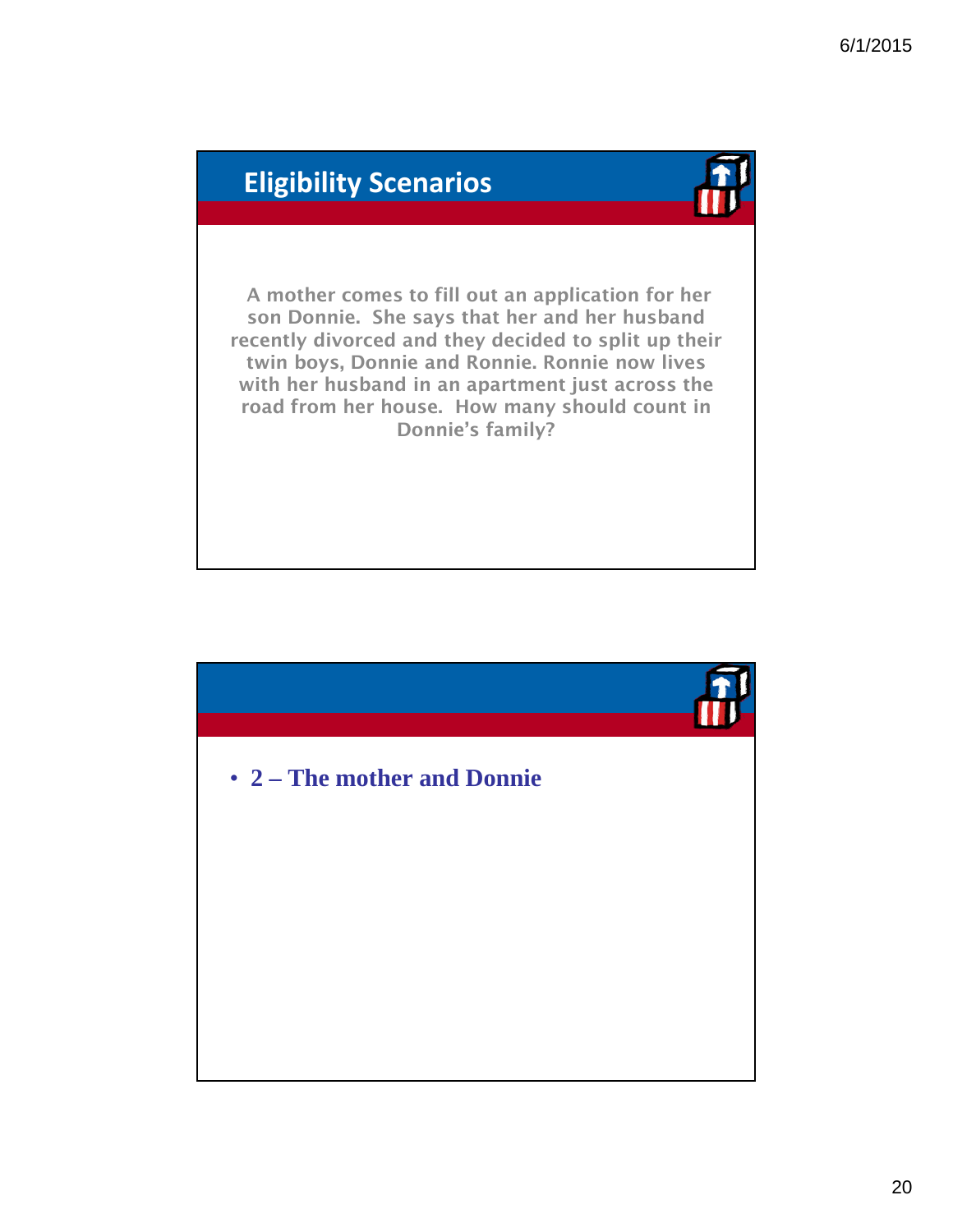A married couple comes to fill out an application for their son. The father states that he worked as a coal miner until 2 months ago when he was fired for stealing. He says that he is currently drawing unemployment wages. The mother states that she works at the airport. Obviously, the mother's income should be counted. But what should the interviewer use to verify the father's income and how should it be calculated?

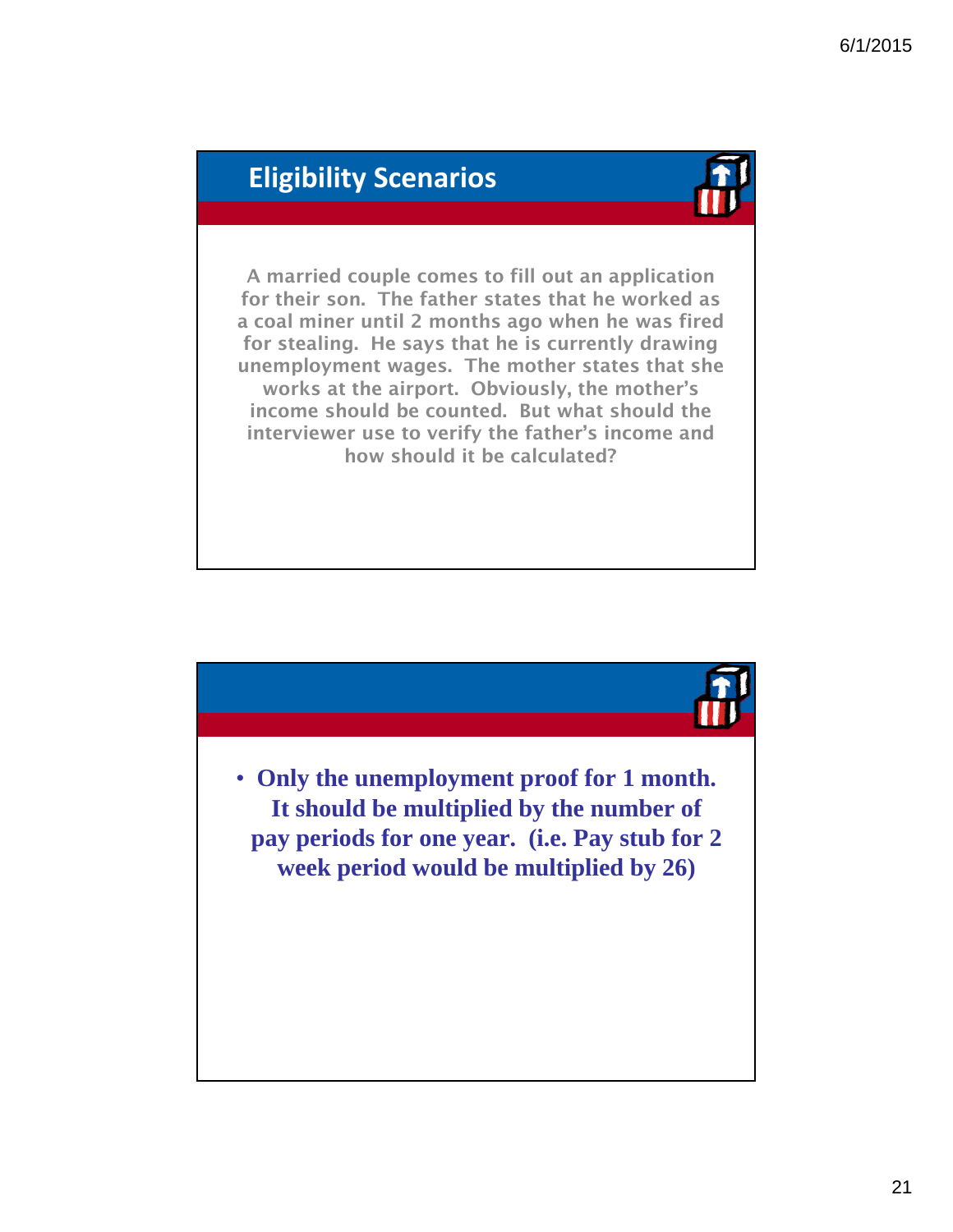

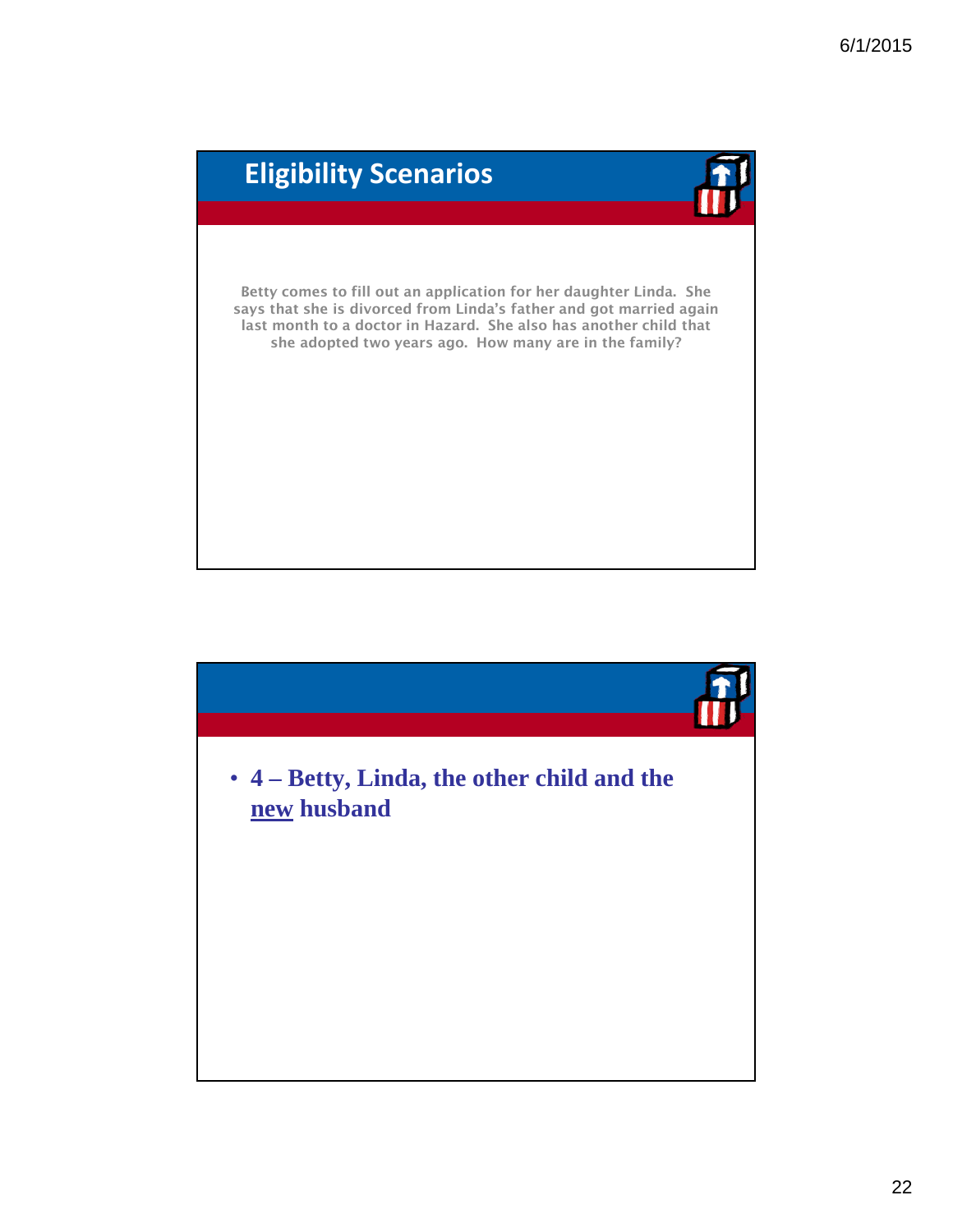

Kellie arrives at the center and wants to fill out an application for her two nephews. She provides documentation showing that she receives Kinship Care money for both of them. She says she works part time but does not have any check stubs with her. How many would be in the family? Should the interviewer ask Kellie to bring her check stubs back at another time or should she just write down the amount Kellie tells her?

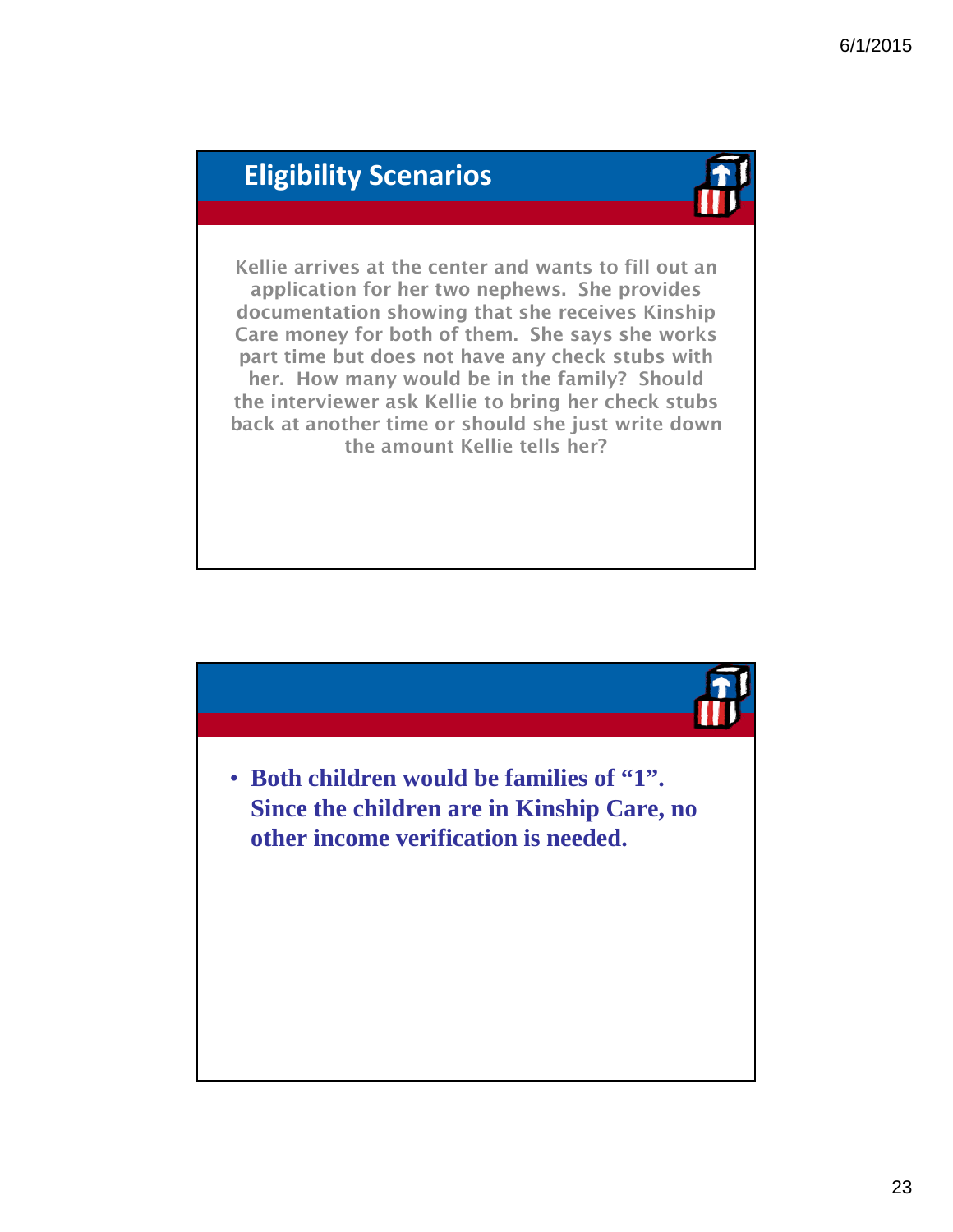

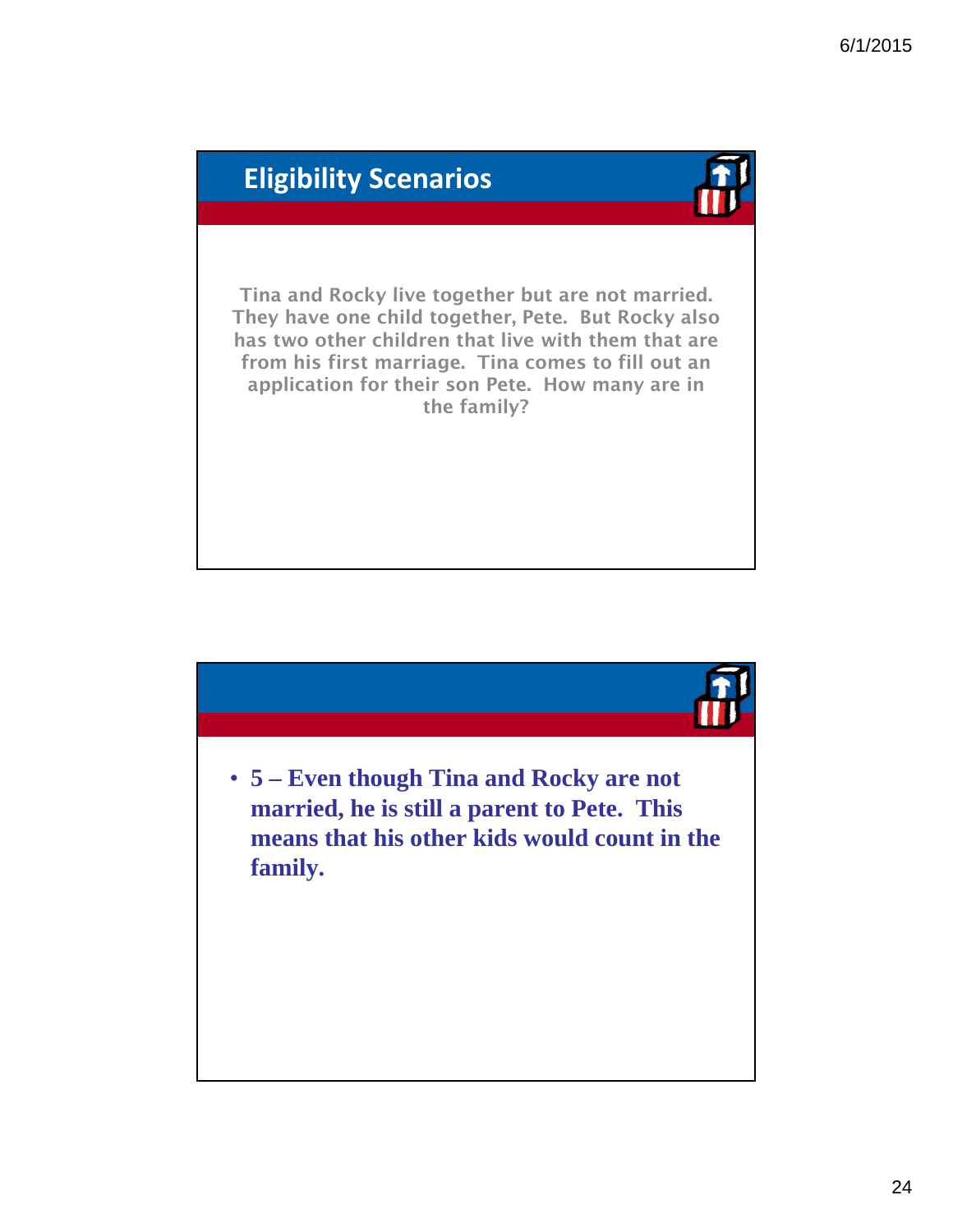A foster parent named Wanda and her 17 year old foster child, Annie, arrive at the center. The foster parent says that they have come to fill out an application for Annie's child. Wanda states that Annie and her child live with her (Wanda) and Annie does not work. Whose income should be counted and how many are in the family?

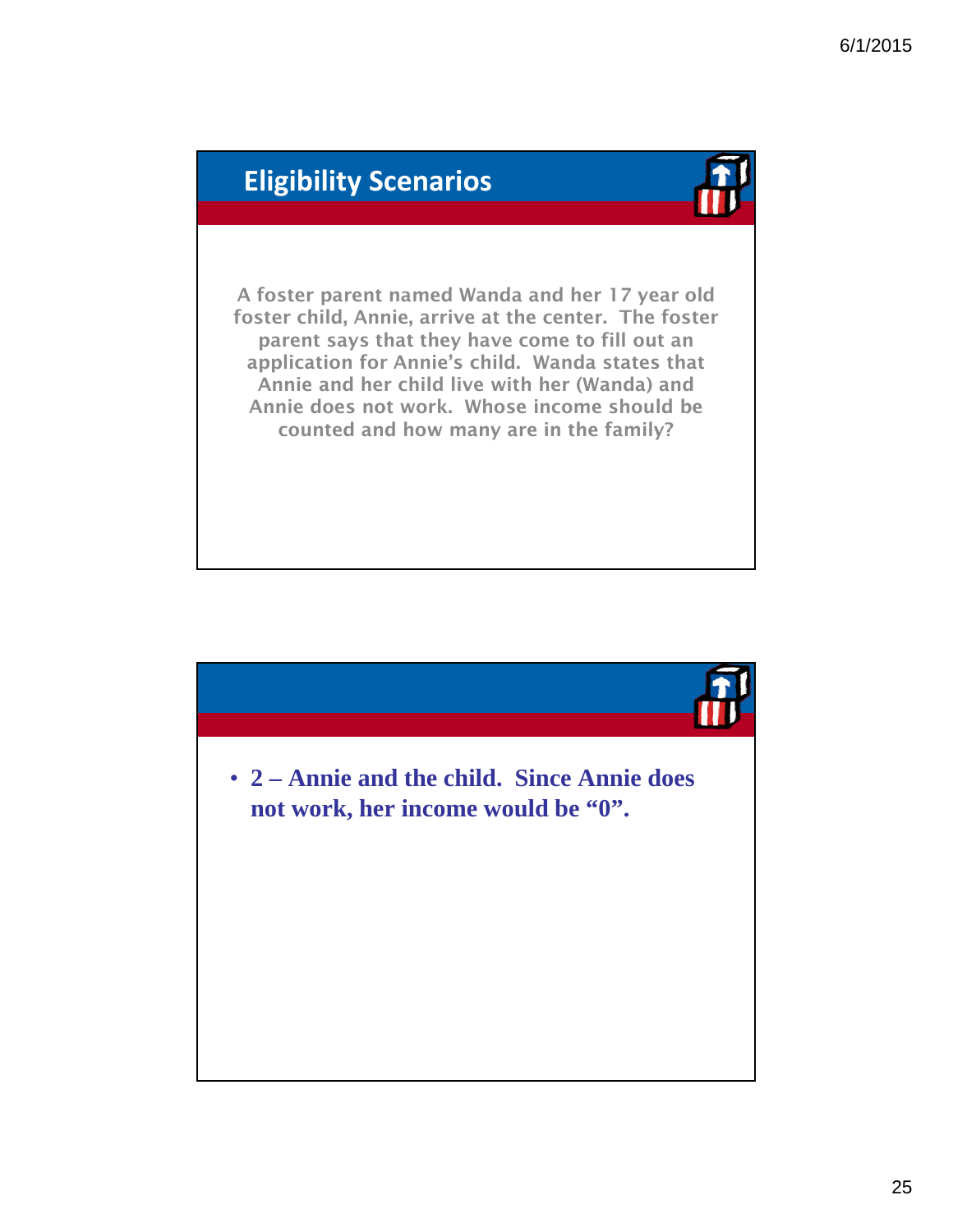A father comes to fill out an application for his son. When asked about his income, he tells the interviewer that he has been working at Wal-Mart for the past 3 months. He also says that he worked at Arby's for the previous 5 years before taking the job at Wal-Mart. How should his income be calculated?

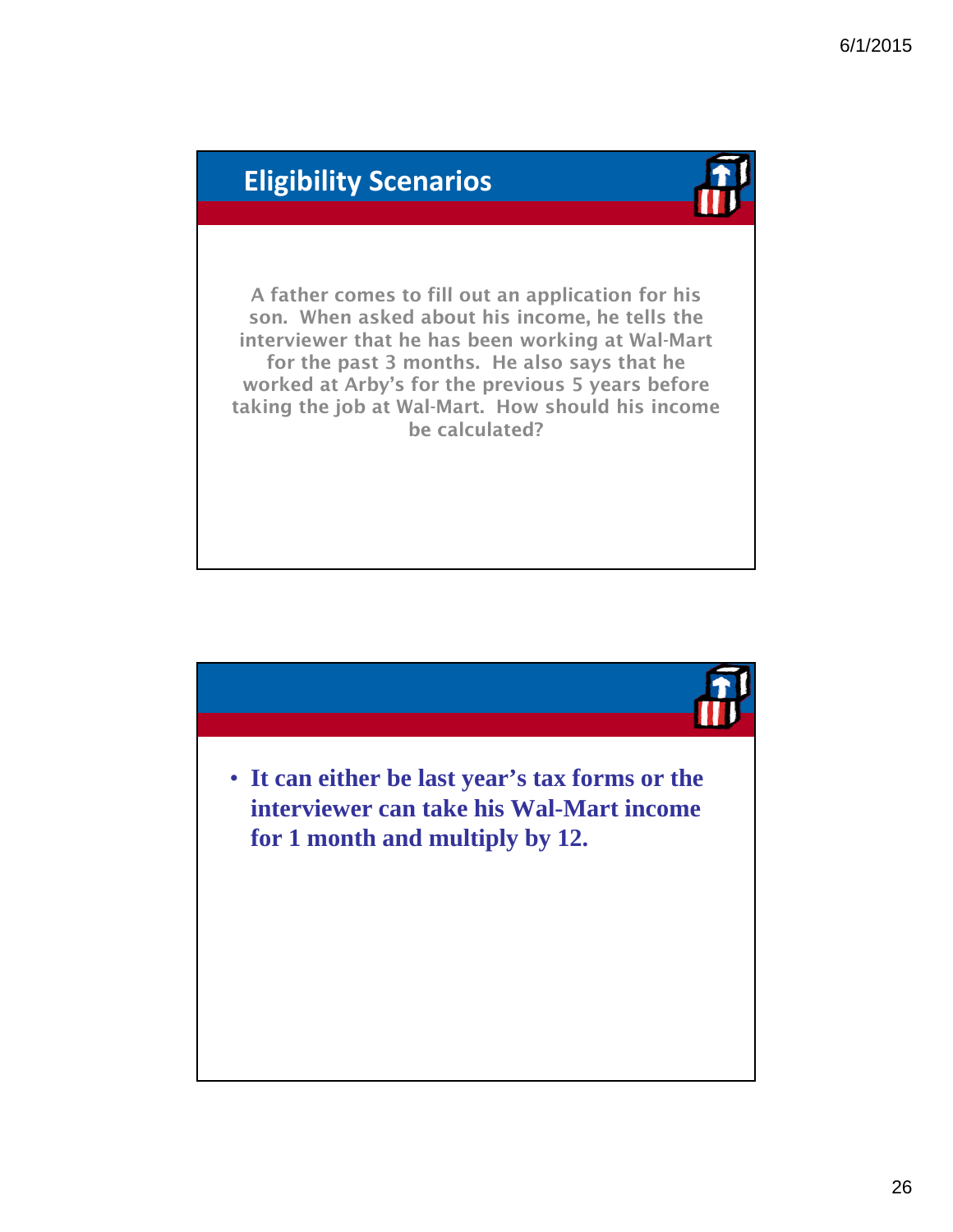Jill comes to fill out an application for her daughter. She tells the interviewer that she doesn't work and that her mother pays all of her bills including the rent for her apartment which totals \$1,200 per month. Should Jill be asked to fill out a "0" income form? Should the family income be  $$1,200$  or should it be  $$0.00?$ 

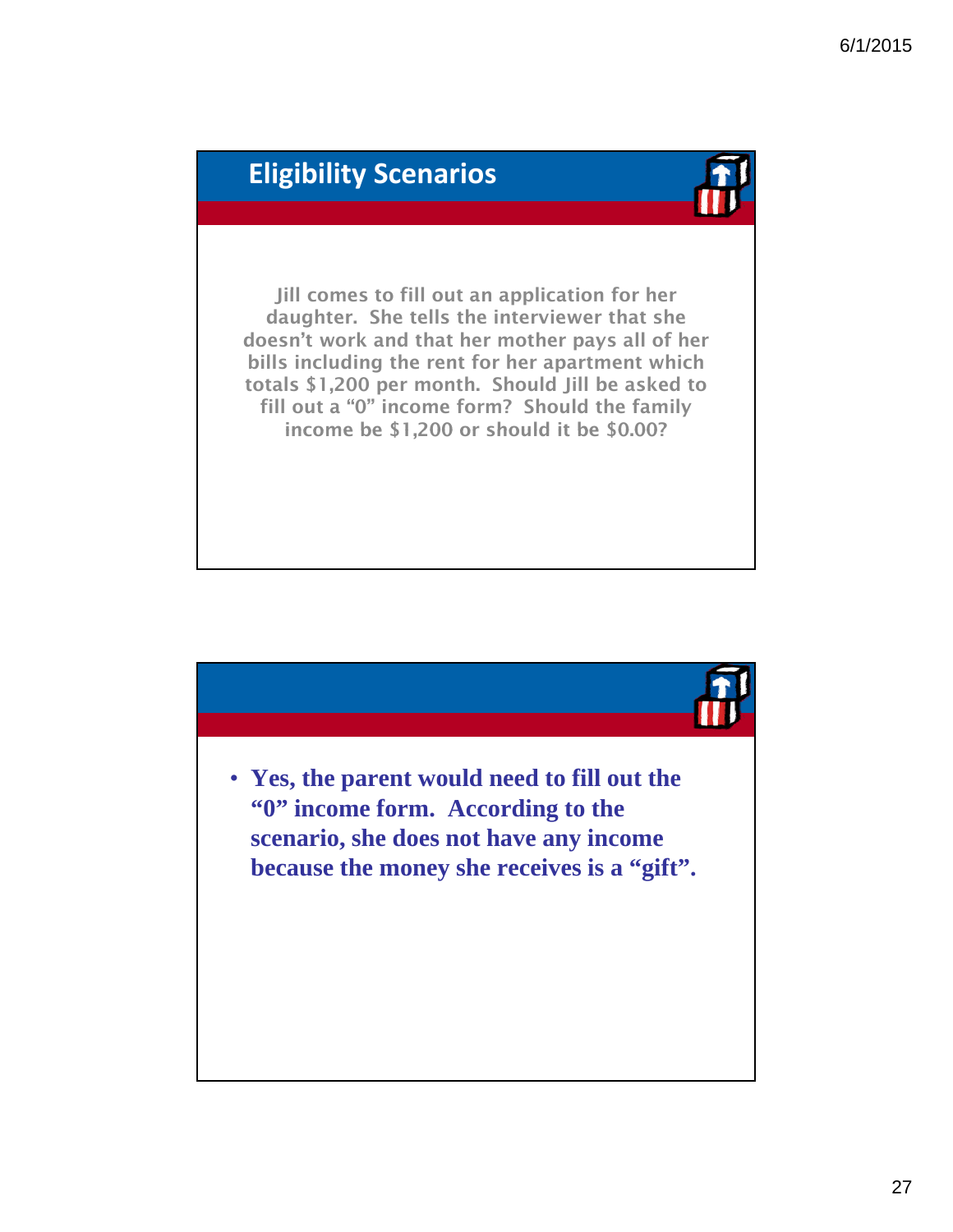

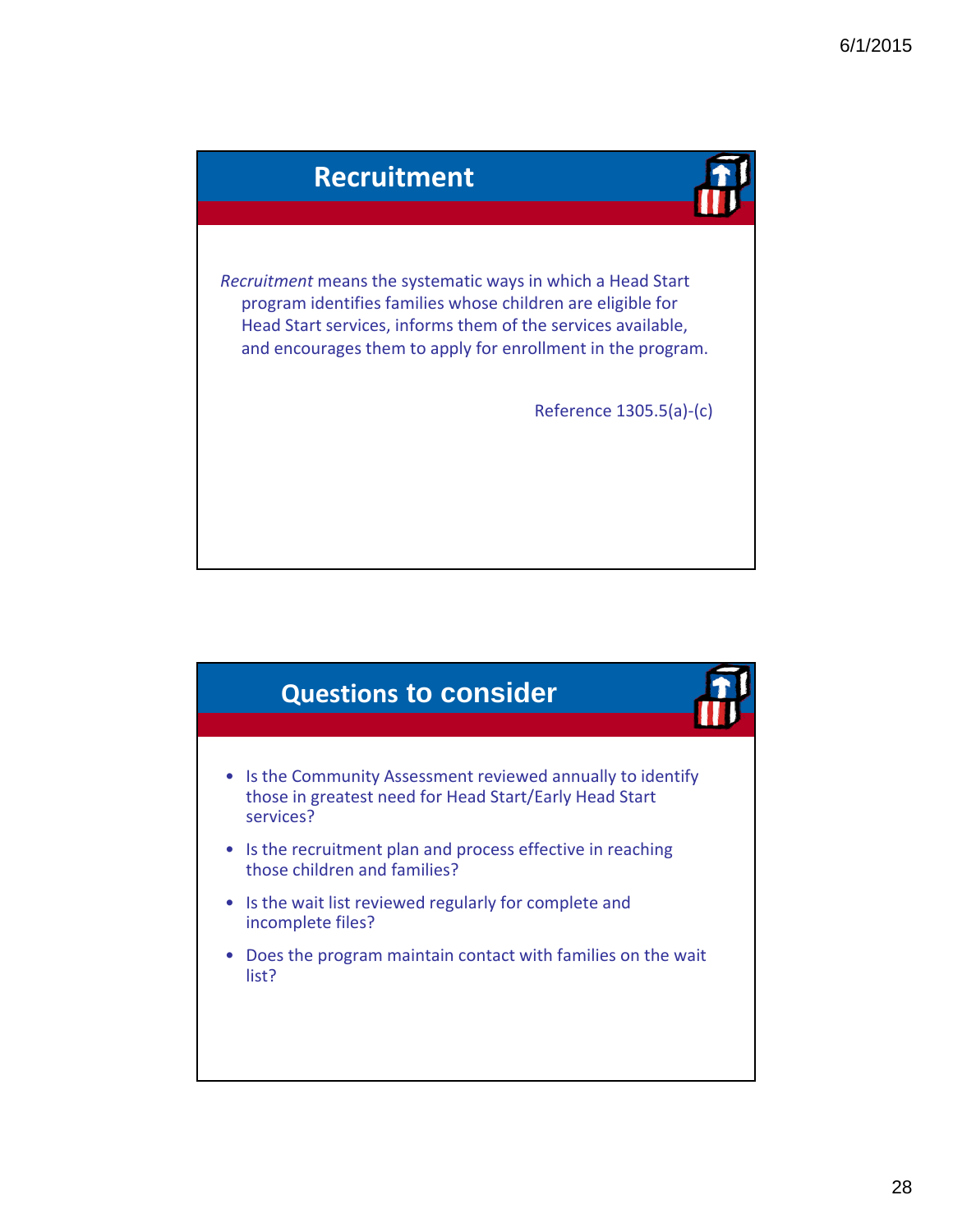

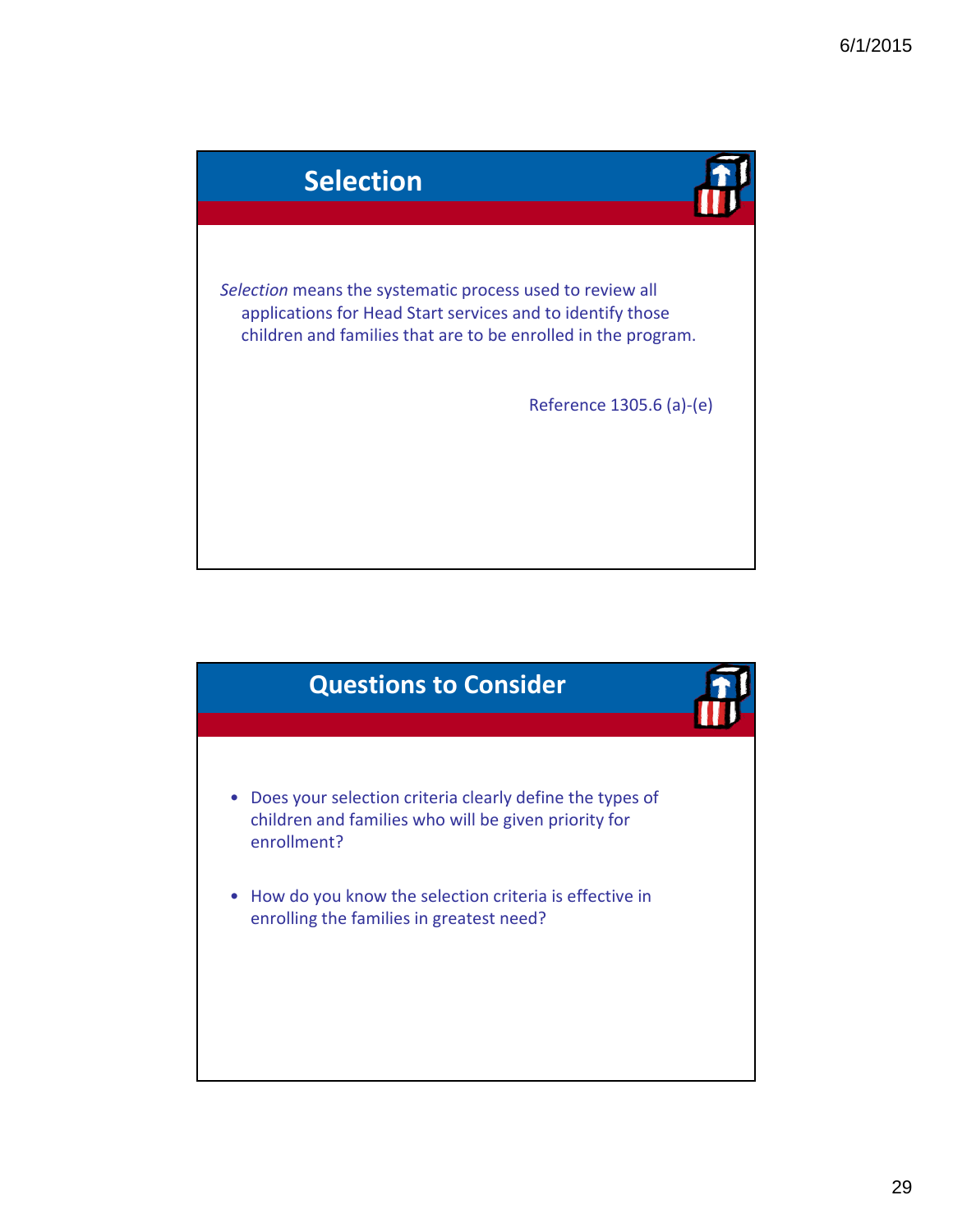

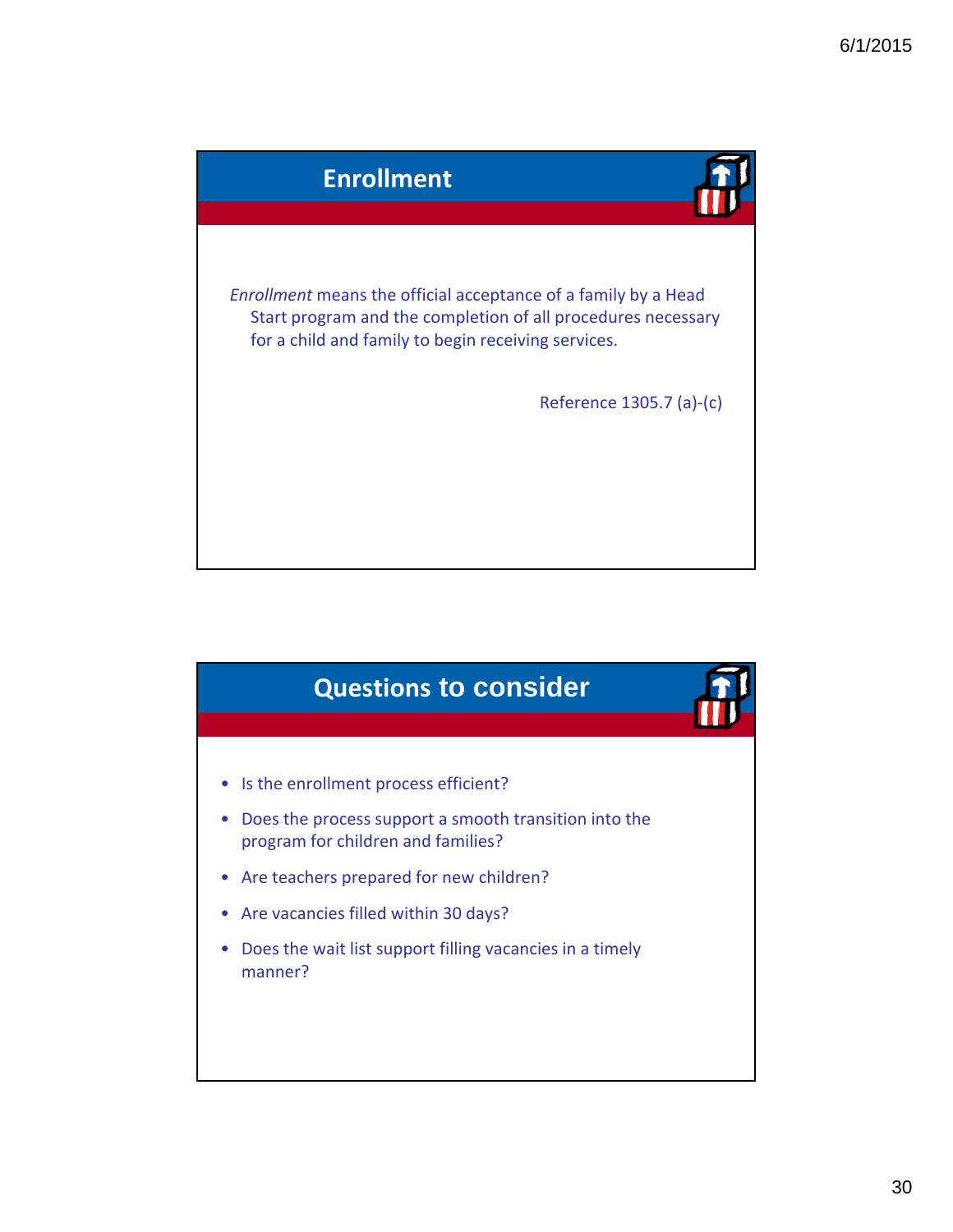

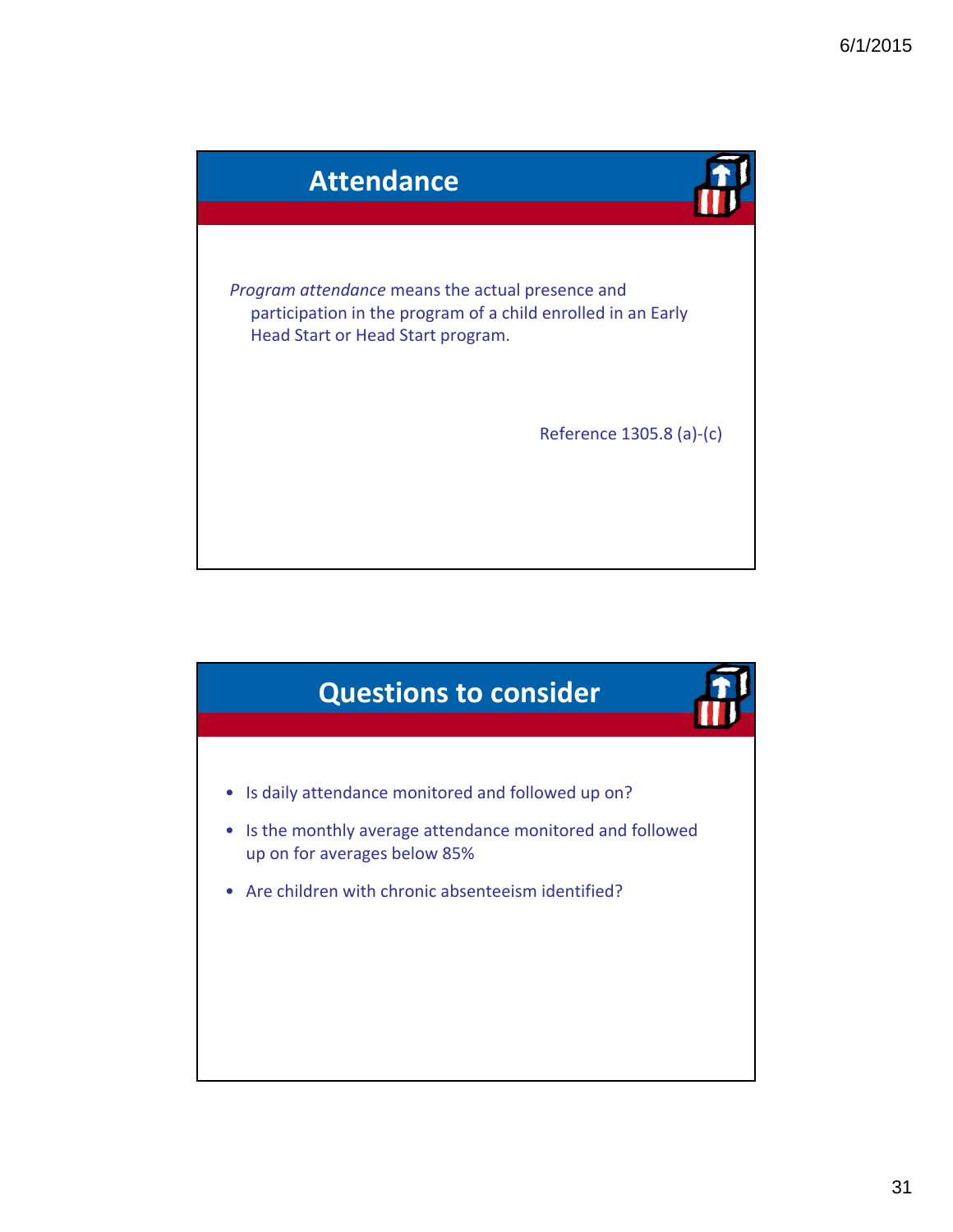|                                   |                    |                    | <b>Management Systems Grid</b> |                   |                   |
|-----------------------------------|--------------------|--------------------|--------------------------------|-------------------|-------------------|
|                                   |                    |                    |                                |                   |                   |
|                                   | <b>Eligibility</b> | <b>Recruitment</b> | <b>Selection</b>               | <b>Enrollment</b> | <b>Attendance</b> |
| Program<br>Governance<br>Planning |                    |                    |                                |                   |                   |
| Communication                     |                    |                    |                                |                   |                   |
| Record Keeping<br>and Reporting   |                    |                    |                                |                   |                   |
| Ongoing<br>Monitoring             |                    |                    |                                |                   |                   |
| Self-<br>Assessment               |                    |                    |                                |                   |                   |
| Human<br><b>Resources</b>         |                    |                    |                                |                   |                   |
| Fiscal<br>Management              |                    |                    |                                |                   |                   |